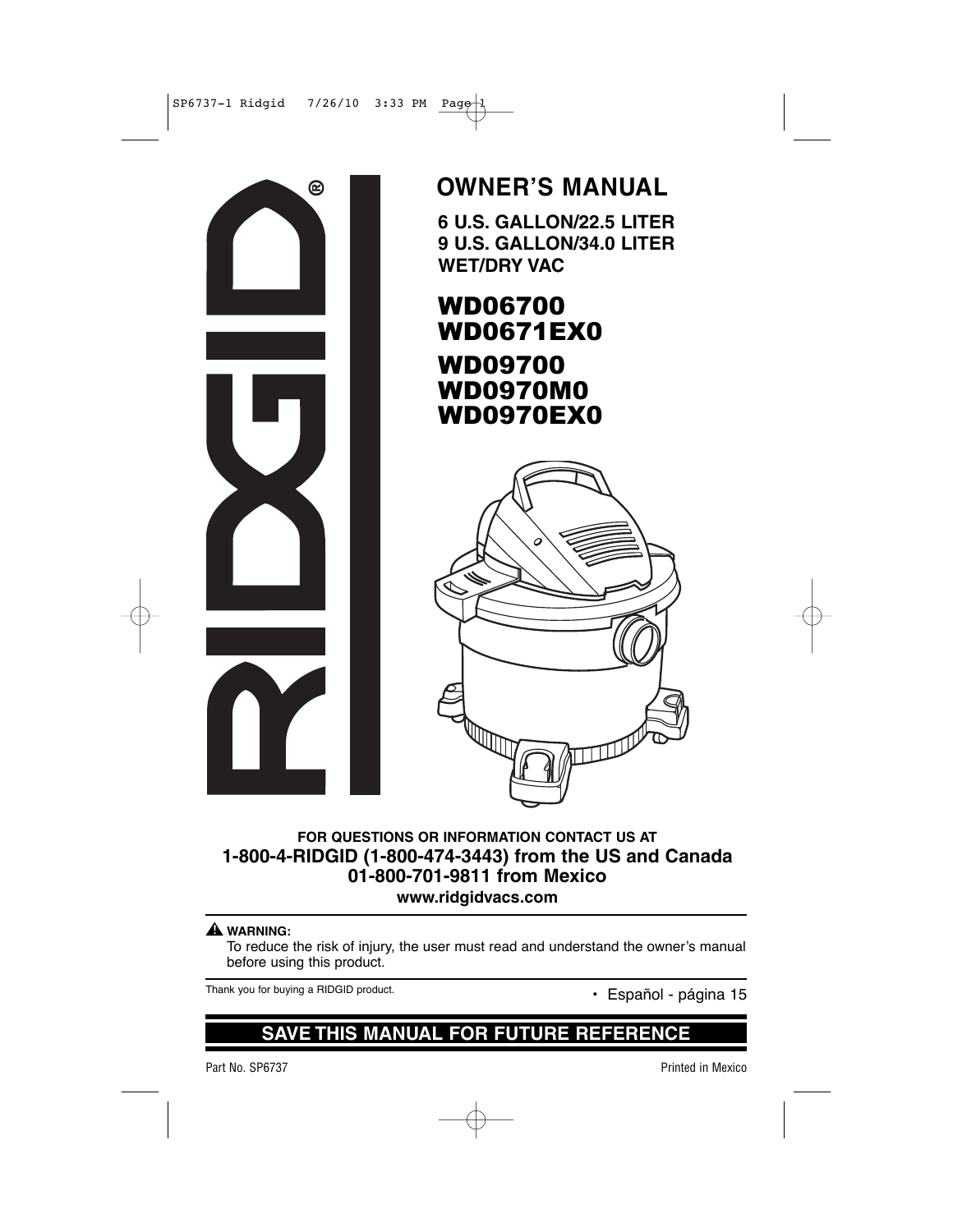## **Table of Contents**

| Important Safety Instructions. 2 |
|----------------------------------|
|                                  |
| Unpacking and Checking           |
| Carton Contents 4                |
| Caster/Caster Foot Assembly 5    |
| Filter Removal & Installation 5  |
| Wet/Dry Vac Assembly  6          |
| To Store Your Accessories. 7     |
|                                  |
| Vacuuming Dry Materials 8        |

| <b>Section</b><br>Page    |
|---------------------------|
| Vacuuming Liquids 9       |
| Emptying the Drum 9       |
| Moving the Wet/Dry Vac. 9 |
| Blowing Feature 9         |
| Maintenance  10           |
|                           |
|                           |
| Casters 11                |
|                           |
| Warranty 14               |
|                           |

## **IMPORTANT SAFETY INSTRUCTIONS**

Safety is a combination of using common sense, staying alert, and knowing how your wet/dry vacuum cleaner ("Vac") works.

### **Safety Signal Words**

**DANGER:** Indicates a hazardous **!** situation which, if not avoided, will result in death or serious injury.

**WARNING:** Indicates a hazardous **!** situation which, if not avoided, could result in death or serious injury.

**CAUTION:** Indicates a hazardous **!** situation which, if not avoided, could result in minor or moderate injury.

When using your Vac, always follow basic safety precautions including the following:

## **WARNING !**

**- To reduce the risk of fire, electric shock, or injury:**

- Read and understand this manual and all labels on the Vac before operating.
- Use only as described in this manual.
- Do not leave Vac running while unattended - you may fail to notice important signs indicating abnormal operation such as loss of suction, debris/liquid exiting exhaust, or abnormal motor noises. Immediately stop using Vac if you notice these signs.
- Sparks inside the motor can ignite flammable vapors or dust. To reduce the risk of fire or explosion, do not use near combustible liquids, gases, or dusts, such as gasoline or other fuels, lighter

fluid, cleaners, oil-based paints, natural gas, coal dust, magnesium dust, grain dust, aluminum dust, or gun powder.

- Do not vacuum anything that is burning or smoking, such as cigarettes, matches, or hot ashes.
- Do not vacuum drywall dust, cold fireplace ash, or other fine dusts with standard filter. These may pass through the filter and be exhausted back into the air. Use a fine dust filter instead.
- To reduce the risk of inhaling toxic vapors, do not vacuum or use near toxic or hazardous materials.
- To reduce the risk of electric shock, do not expose to rain or allow liquid to enter motor compartment. Store indoors.
- Do not allow to be used as a toy. Close attention is necessary when used by or near children.
- Do not use with a torn filter or without filter installed except when vacuuming liquids as described in this manual. Dry debris ingested by the impeller may damage the motor or be exhausted into the air.
- Do not leave Vac when plugged in. Unplug from outlet when not in use and before servicing.
- Turn off Vac before unplugging.
- To reduce the risk of injury from accidental starting, unplug power cord before changing or cleaning filter.
- Do not unplug by pulling on cord. To unplug, grasp the plug, not the cord.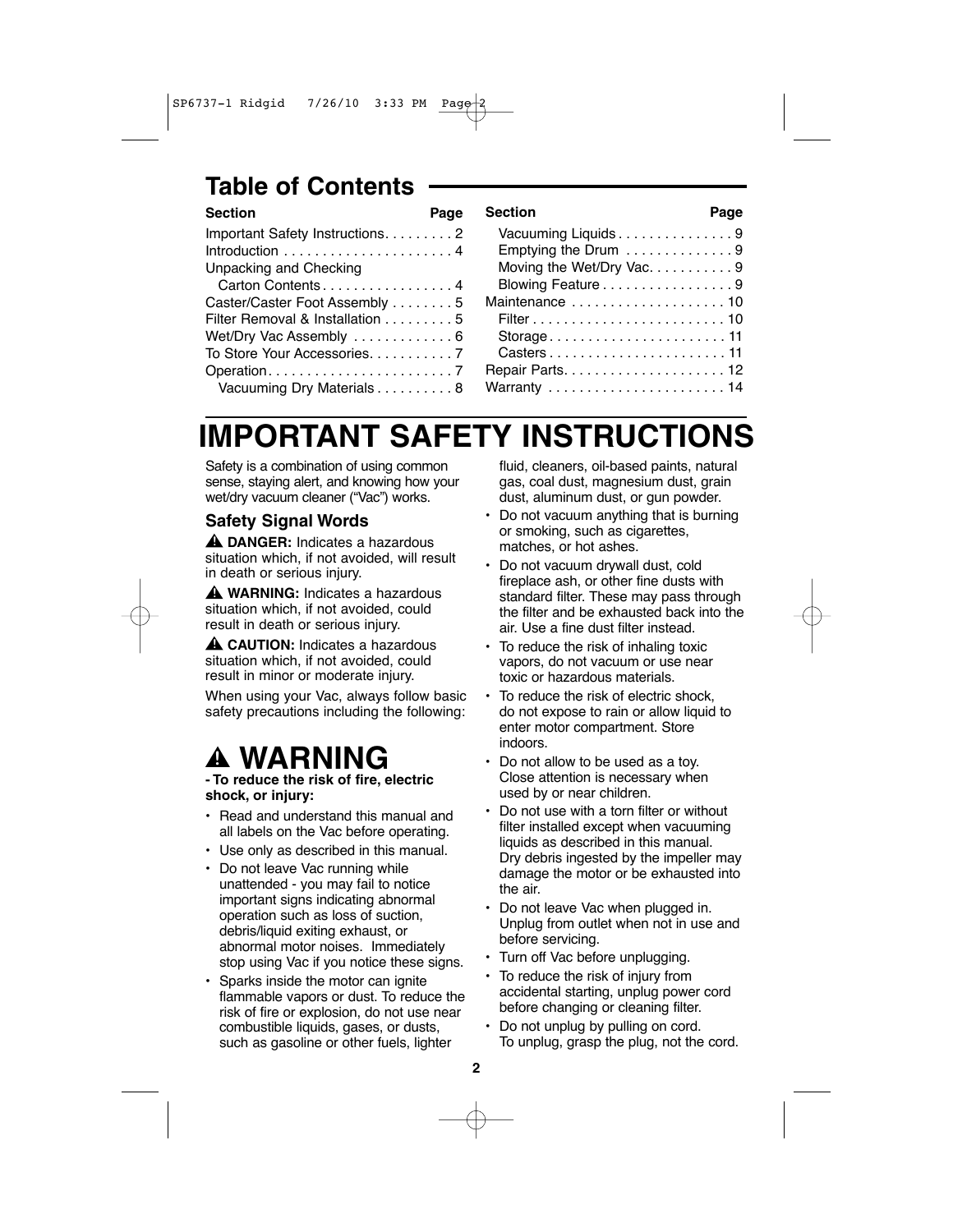- Do not use with damaged cord, plug or other parts. If your Vac is not working as it should, has missing parts, has been dropped, damaged, left outdoors, or dropped into water, call customer service.
- Do not pull or carry by cord, use cord as handle, close a door on cord, or pull cord around sharp edges or corners. Do not run Vac over cord. Keep cord away from heated surfaces.
- Do not handle plug, switch, or the Vac with wet hands.
- Use only extension cords that are rated for outdoor use. Extension cords in poor condition or too small in wire size can pose fire and shock hazards. To reduce the risk of these hazards, be sure the cord is in good condition and that liquid does not contact the connection. Do not use an extension cord with conductors smaller than 16 gauge (AWG) in size. To reduce power loss, use a 14 gauge extension cord if 25 to 50 ft. long and 12 gauge for 50 ft. or longer.
- This Vac is double-insulated, eliminating the need for a separate grounding system. Use only identical replacement parts. Read the instructions for Servicing Double-Insulated Wet/Dry Vacs.
- Do not put any object into ventilation openings. Do not vacuum with any ventilation openings blocked; keep free of dust, lint, hair or anything that may reduce air flow.
- Keep hair, loose clothing, fingers, and all parts of body away from openings and moving parts.
- To reduce the risk of falls, use extra care when cleaning on stairs.
- To reduce the risk of back injury or falls, do not lift a Vac that is heavy with liquid or debris. Partially empty by scooping debris or draining liquid.
- To reduce the risk of personal injury or damage to Vac, use only Ridgid recommended accessories.
- When using as a blower:
	- Direct air discharge only at work area.
	- Do not direct air at bystanders.
	- Keep children away when blowing.
	- Do not use blower for any job except blowing dirt and debris.
	- Do not use as a sprayer.
	- Wear safety eyewear.
- To reduce the risk of eye injury, wear safety eyewear. The operation of any utility Vac or blower can result in foreign objects being blown into the eyes, which can result in severe eye damage.

#### **CAUTION: !**

- To reduce the risk of hearing damage, wear ear protectors when using for extended time or in a noisy area.
- For dusty operations, wear dust mask.
- Static shocks are common when the relative humidity of the air is low. Vacuuming fine debris with your Vac can deposit static charge on the hose or Vac. To reduce the frequency of static shocks in your home or when using this Vac, add moisture to the air with a humidifier.

Observe the following warnings that appear on the motor housing of your Vac:



GROUNDING NOT REQUIRED. WHEN SERVICING USE ONLY IDENTICAL REPLACEMENT PARTS.

**WARNING: For your own safety, ! read and understand owner's manual. Do not run unattended. Do not pick up hot ashes, coals, toxic, flammable or other hazardous materials. Do not use around explosive liquids or vapors.**

**WARNING: To reduce the risk of ! electric shock - do not expose to rain - store indoors.**

# **SAVE THIS MANUAL**

**3**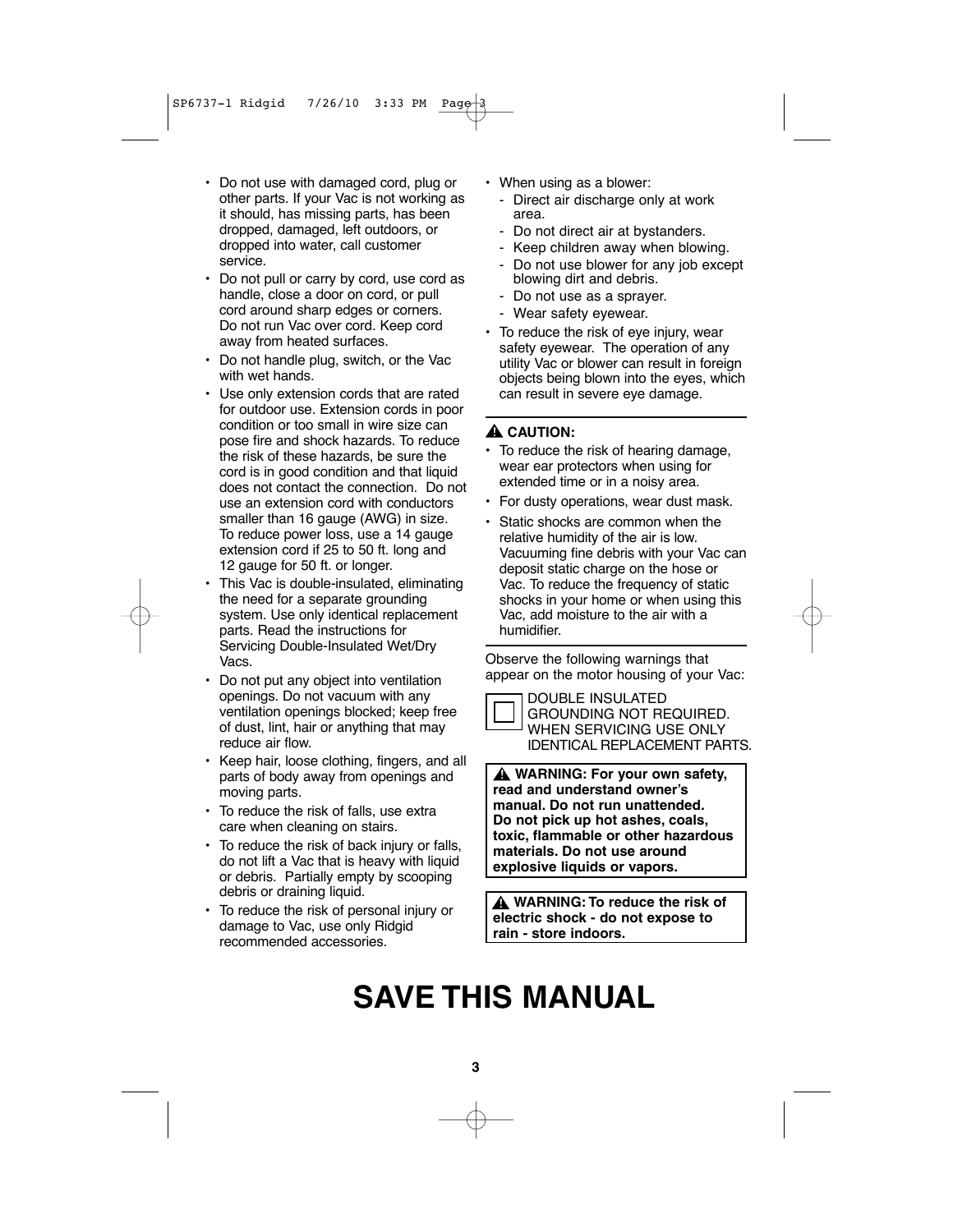## **Introduction**

This Wet/Dry Vac is intended for household use. It may be used for vacuuming wet or dry media and may be used as a blower.

Read this owner's manual to familiarize yourself with the product features and to understand the specific usage of your new Vac.

## **Unpacking and Checking Carton Contents**

Remove entire contents of carton. Check each item against the Carton Contents List. Contact 1-800-4-RIDGID from the US and Canada, 01-800-701-9811 from Mexico, or E-mail us at info@ridgidvacs.com if any parts are damaged or missing.

### **Carton Contents List**

| <b>Key</b> | <b>Description</b>                           | Qtv |
|------------|----------------------------------------------|-----|
| A          | Wet/Dry Vac 1                                |     |
| в          | Tug-A-Long Hose1                             |     |
| C          |                                              |     |
| D          | Caster Foot w/Storage4                       |     |
| F*         | Qwik Lock™ Filter1                           |     |
| F          | Extension Wands2                             |     |
| G          |                                              |     |
| н          | Owner's Manual1                              |     |
| head.      | * The filter comes preassembled to the power |     |





### **Select Models May Also Include:**

- I\* Wet Nozzle ................................1 J\* Dusting Brush ............................1
- K\* Car Nozzle ................................1
- L\* Crevce Tool .............................. 1 **K**

\* If any/all of these accessories are included with your purchase, they will appear on the contents list found on the product packaging.

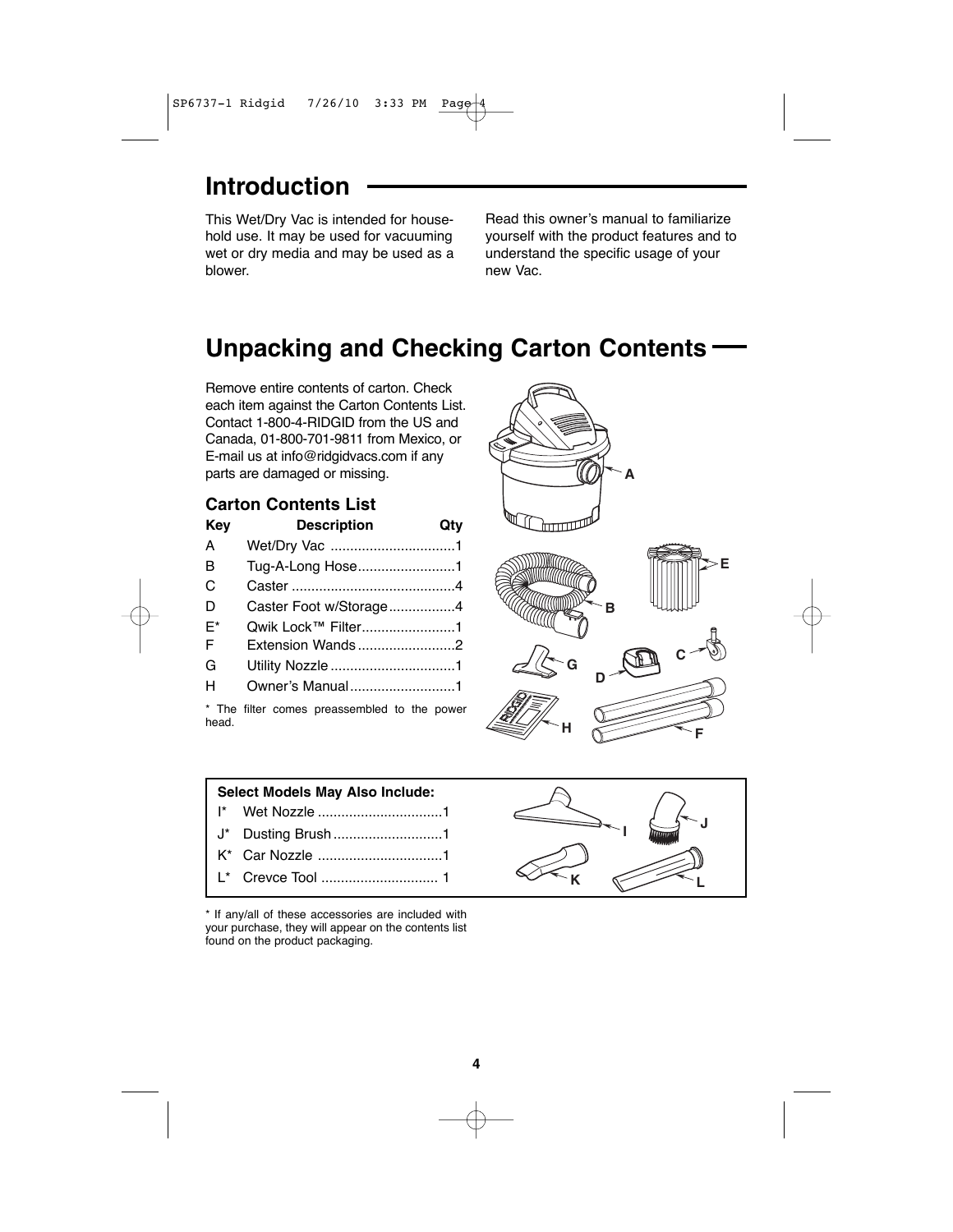## **Caster/Caster Foot Assembly**

- 1. Turn the dust drum upside down on the floor.
- 2. Insert the caster feet into the bottom of drum, as shown (4 places).
- 3. Push on the caster foot until the foot is flush with bottom of the dust drum.
- 4. Insert the caster stem into the socket of the caster foot, as shown (4 places).
- 5. Push on the caster until the ball on the caster stem is inserted all the way into the socket. You will hear the ball snap into the socket and the caster will swivel easily when positioning is correct.
- 6. Turn the drum upright.

## **Filter Removal and Installation**

### **Removal and Installation of the Qwik Lock™ Filter**

### **Filter Removal:**

- 1. Hold the filter tabs of the Qwik Lock™ filter in each hand.
- 2. With one thumb on the Qwik Lock™ stud, which protrudes through the integrated filter plate, lift up on the filter tabs while pushing down on the stud.
- 3. This action will cause the filter to release from the filter cage. Slide filter off cage.

### **Filter Installation:**

- 1. Carefully slide the Qwik Lock™ filter over the filter cage and press down on the outside edge of the filter until the rubber gasket on the bottom of the filter seats securely around the base of the filter cage and against the lid.
- 2. Align the small center hole in the top of the filter over the Qwik Lock™ stud on the filter cage. Press firmly on top of the filter near the stud to allow the filter to snap over the ball on the end of the stud. The filter is now attached.





**NOTE:** Failure to properly seat the bottom gasket could result in debris bypassing the filter.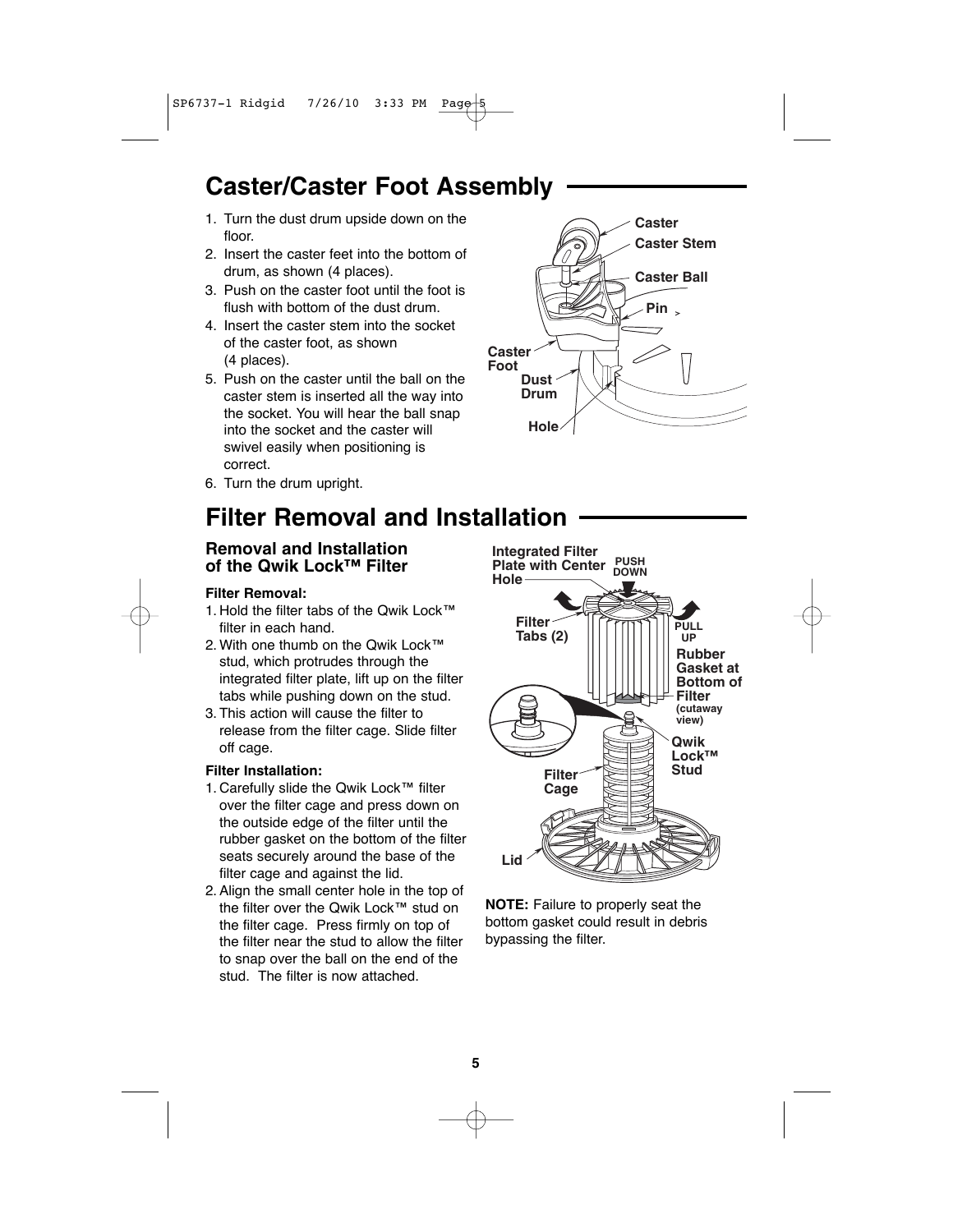## **Wet/Dry Vac Assembly**

1. Line up front of powerhead assembly with Vacuum port located on the front of the drum, as shown.

**NOTE:** Powerhead assembly must be aligned with drum for proper attachment.

- 2. Place powerhead assembly on top of drum.
- 3. Be sure powerhead assembly completely covers the top of the drum so leakage does not occur.
- 4. Push down on top of handles to cause flexible locking tabs to hook onto the drum lip.
- 5. Make sure that the locking tabs are snapped into place as shown, to prevent the lid from coming off.
- 6. To remove the powerhead assembly, reverse above directions.

### **Insert Hose**

Insert the larger end of the hose into the vacuum port.

Place the utility nozzle securely on the opposite end of the hose and the Vac is ready for use.



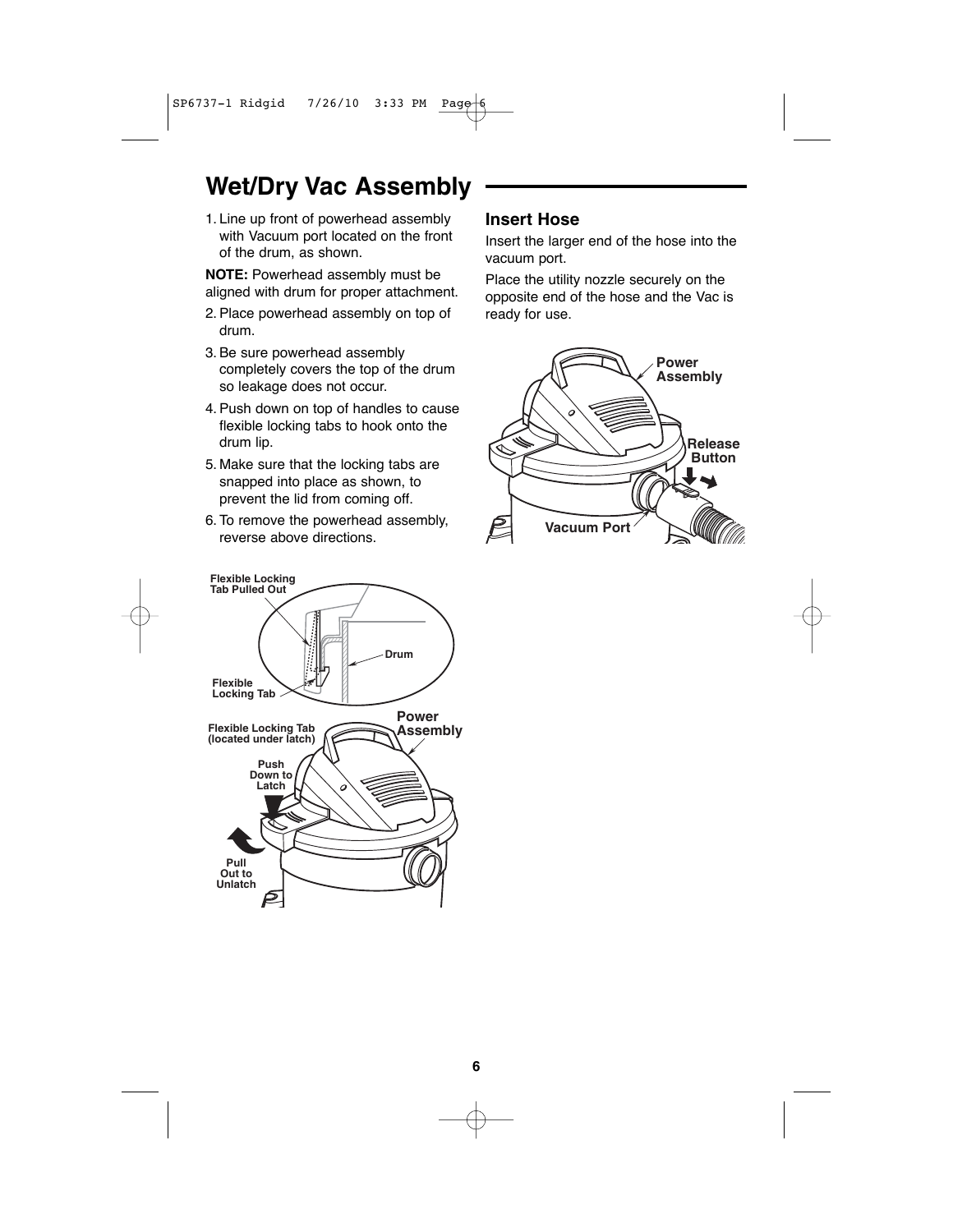## **To Store Your Accessories**

- 1. Slide extension wands and accessories onto posts of the caster feet for storage.
- 2. To remove wands and accessories, lightly rotate and pull upward.



## **Operation**

### **WARNING: To reduce the risk of fire, explosion, or damage to Vac: !**

- Do not leave Vac running while unattended you may fail to notice important signs indicating abnormal operation such as loss of suction, debris/liquid exiting exhaust, or abnormal motor noises. Immediately stop using Vac if you notice these signs.
- Do not leave Vac plugged-in when not in use.
- Do not continue running when float has cut off suction.
- Do not operate Vac in areas with flammable gases, vapors, or explosive dust in the air. Sparks inside the motor can ignite airborne flammables. Flammable gases and vapors include: lighter fluid, solvent-type cleaners, oil-based paints, gasoline, alcohol, or aerosol sprays. Flammable dusts include: coal, magnesium, aluminum, grain, or gun powder.
- Do not vacuum up explosive dusts, flammable liquids, or hot ashes.
- Do not use Vac as a sprayer.

### **WARNING: To reduce the risk of electric shock or injury: !**

- Do not expose to rain or allow liquid to enter the motor compartment. Store indoors.
- Do not handle plug, switch, or Vac with wet hands.
- Do not service Vac while it is plugged-in. If your Vac is not working as it should, has missing parts, has been dropped, damaged, left outdoors, or dropped into water, return it to an independent service center or call customer service.
- When using an extension cord, use only outdoor-rated cords that are in good condition. Do not allow the connection to come into contact with liquid.
- Do not vacuum toxic materials to reduce the risk of inhaling the vapors or dust.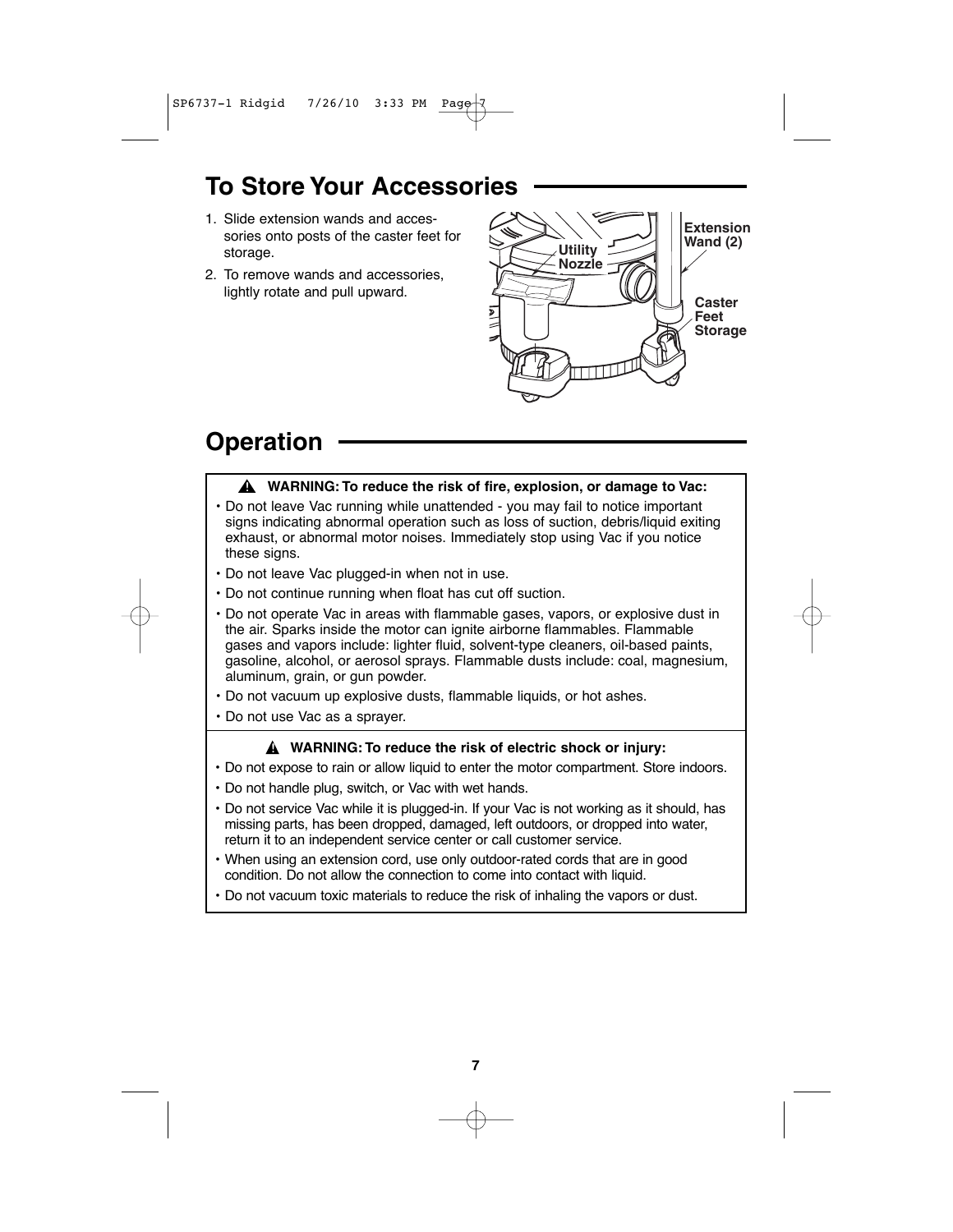## **Operation (continued)**

To reduce the risk of electric shock, this Vac has a polarized plug (one blade is wider than the other, except for 230 volt models). This plug will fit in a polarized outlet only one way. If the plug does not fit fully in the outlet, reverse the plug. If it still does not fit, contact a qualified electrician to install the proper outlet. Do not change the plug in any way.

After you plug the power cord into the outlet, turn the unit on by pushing the switch from position "O" to position "l". The symbols used on the switch actuator are international "On & Off" symbols:



Familiarize yourself with the accessories included with the Vac. Each accessory may be used in various ways for vacuuming and blowing debris. Here is a list of the accessories and their uses.

**Extension Wands -** These wands can be connected together and provide additional length.

**Hose -** Provides transfer of vacuum or blowing capability to work site. Provides the means of attaching extension wands and nozzles.

**Utility Nozzle -** General purpose nozzle for most vacuuming applications.

**Car Nozzle (On Select Models Only) -** Dry pickup nozzle for car interiors and most upholstery cleaning.

**Crevice Tool (On Select Models Only) -** Use to pick up debris in hard to reach locations.

**Dusting Brush (On Select Models Only) -** Used for detailed cleaning in small spaces.

**Wet Nozzle (On Select Models Only) -** Used for wet pickup on smooth surfaces to pick up liquid and dry the surface in one stroke.

### **Vacuuming Dry Materials**

- 1. The filter must always be in correct position at all times to avoid leaks and possible damage to Vac.
- 2. When using your Vac to pick up fine dust, it will be necessary for you to empty the drum and clean the filter at more frequent intervals to maintain peak Vac performance.

**NOTE:** A dry filter is necessary to pick up dry material. If you use your Vac to pick up material when the filter is wet, the filter will clog quickly and be very difficult to clean.

3. If your filter is wet but you need to use the Vac to pick up dry material, you must first allow the filter to dry.

### **Vacuuming Liquids**

- 1. When picking up small amounts of liquid the filter may be left in place.
- 2. When picking up large amounts of liquid it is recommended that the filter be removed. If the filter is not removed, it will become saturated and misting may appear in the exhaust.
- 3. When the liquid in the drum reaches a predetermined level, the float mechanism will rise automatically to cut off air-flow. You will know that the float has risen because suction stops and the motor noise will become higher in pitch, due to increased motor speed. When this happens, turn off the Vac, unplug the power cord, and empty the drum.
- 4. After using the Vac to pick up liquids, the filter must be dried to avoid possible mildew and damage to the filter.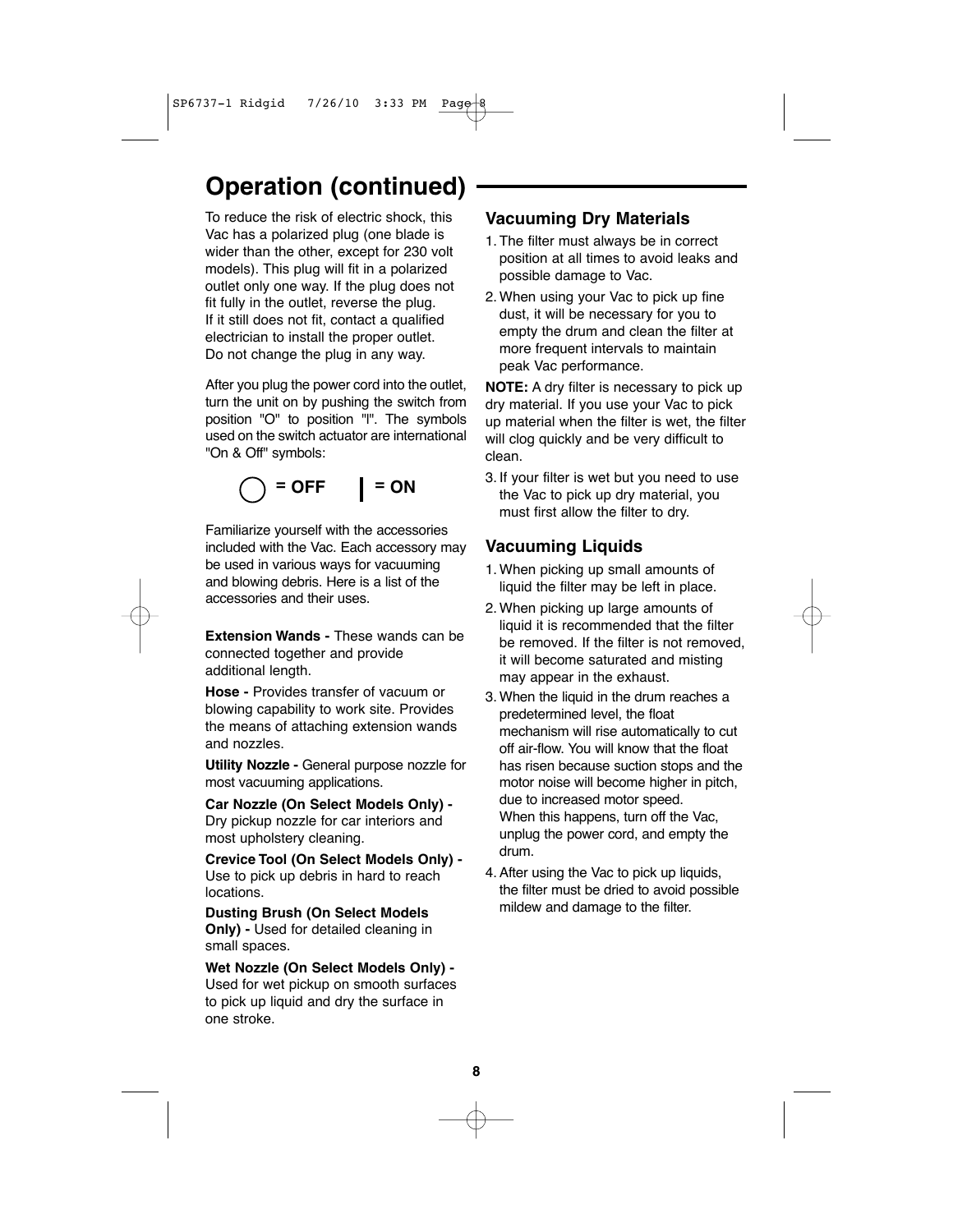## **Operation (continued)**

### **Emptying the Drum**

- 1. Remove the lid. Pull the flexible latches outward on each side of the lid to release from the drum.
- 2. While holding the latches out, lift the top assembly up and away from the drum.
- 3. Lay top assembly upside down on a clean area while emptying drum or changing filter.
- 4. Dump the drum contents into the proper waste disposal container.

### **Moving the Wet/Dry Vac**

Should it become necessary to pick the Vac up to move it, DO NOT pick the Vac up by the lid handles unless dust drum is empty. To avoid dropping the Vac, due to latches releasing or possible part breakage, pick the Vac up by the dust drum.

### **Blowing Feature**

Your Wet/Dry Vac features "Full Blowing". It can blow sawdust and other debris. Follow the steps below to use your Vac as a blower.

**WARNING: Always wear safety ! eyewear complying with ANSI Z87.1 (or in Canada, CSA Z94.3) before using as a blower.**

**WARNING: To reduce the risk of ! injury to bystanders, keep them clear of blowing debris.**

**CAUTION: Wear a dust mask if ! blowing creates dust which might be inhaled.**

**CAUTION: To reduce the risk of ! hearing damage, wear ear protectors when using the Vac/blower for extended time or in a noisy area.**

- 1. Locate blowing port of your Wet/Dry Vac.
- 2. Insert the larger end of hose into the blowing port of the Vac.
- 3. (Optional) Attach extension wand to swivel end of hose.
- 4. Turn Vac on and you are ready to use your Vac as a blower.

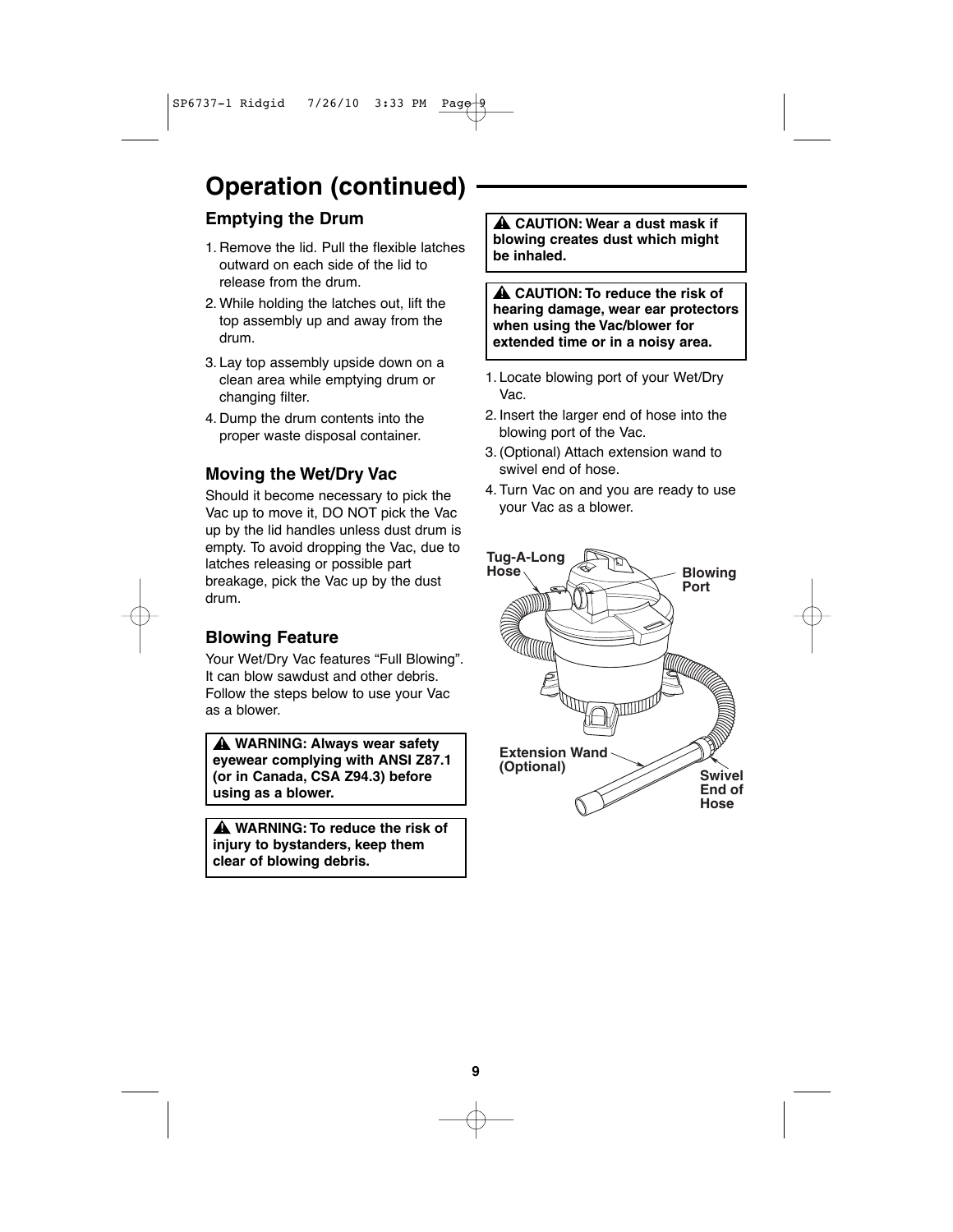### **Maintenance**

### **Filter**

**WARNING: To reduce the risk of ! injury from accidental starting, unplug power cord before changing or cleaning filter.**

**NOTE:** The filter is made of high quality paper designed to stop small particles of dust. The filter can be used for dry pick up or small amounts of liquid. Handle the filter carefully when removing or installing it. Creases in the filter pleats may occur from installation but will not affect the performance of the filter.

### **Filter Cleaning**

Your filter should be cleaned often to maintain peak Vac performance.

Allow the filter to dry before storing or picking up dry debris.

**IMPORTANT:** After cleaning, check the filter for tears or small holes. Do not use a filter with holes or tears in it. Even a small hole can allow dust to come out of your Vac. Replace it immediately.

### **Filter Removal**

Refer to section "Filter Removal and Installation" of this manual.

**IMPORTANT:** To avoid damage to the blower wheel and motor, always reinstall the filter before using the Vac for dry material pick-up.

### **Cleaning A Dry Filter**

- 1. Some removal of dry debris can be accomplished without removing the filter from the Vac. Slap your hand on top of the lid while the Vac is turned off.
- 2. For best cleaning results due to accumulated dust, clean the filter in an open area. Cleaning SHOULD be done outdoors and not in the living quarters.
- 3. After filter removal from Vac, remove the dry debris by gently tapping filter against the inside wall of your dust drum. The debris will loosen and fall.
- 4. For thorough cleaning of dry filter with fine dust (no debris), run water through it as described under "Cleaning A Wet Filter"

### **Cleaning A Wet Filter**

After filter is removed, run water through the filter from a hose or spigot. Take care that water pressure from the hose is not strong enough to damage filter.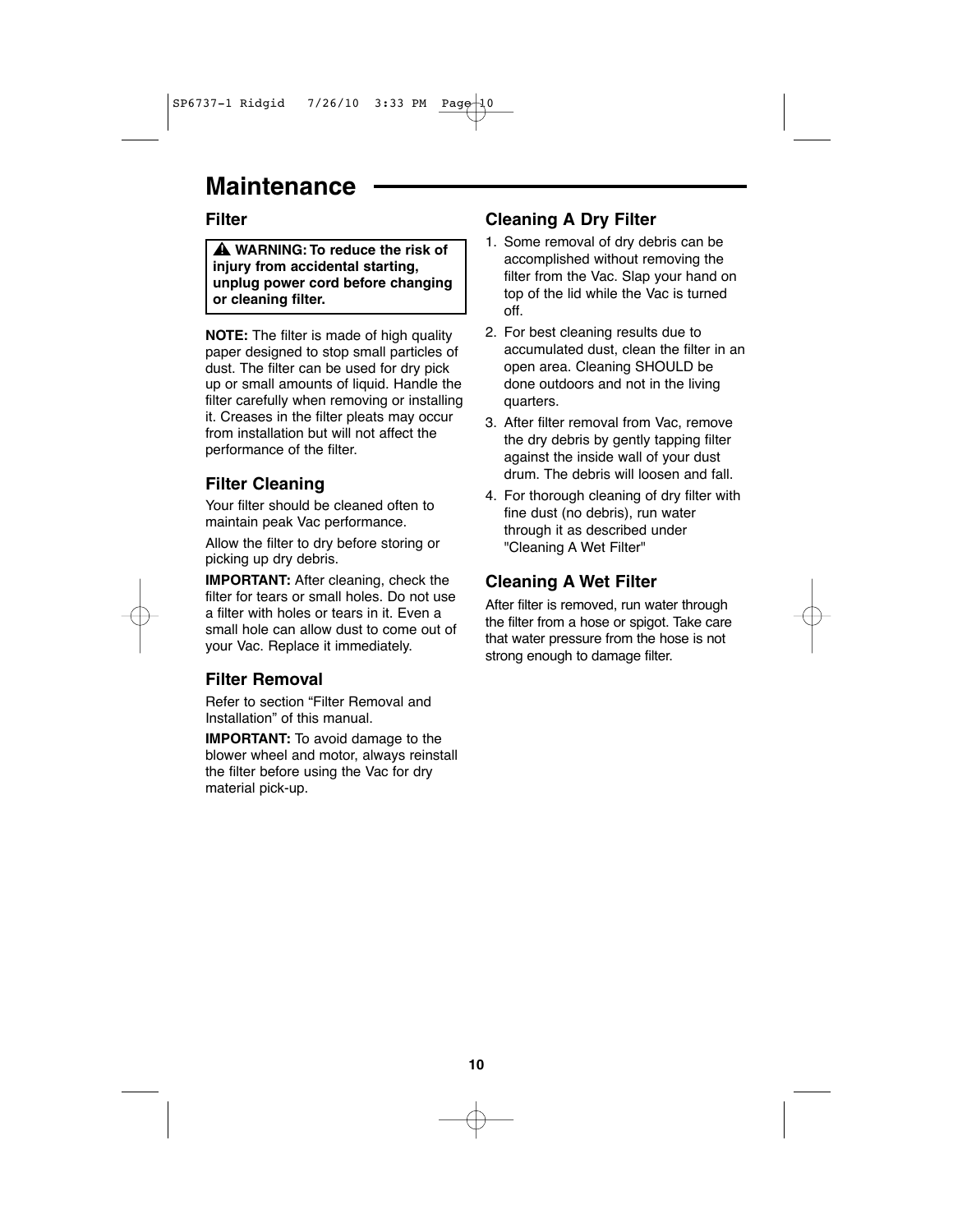## **Maintenance (continued)**

### **Cleaning and Disinfecting the Wet/Dry Vac**

To keep your Wet/Dry Vac looking its best, clean the outside with a cloth dampened with warm water and mild soap.

To clean the drum:

- 1. Dump debris out.
- 2. Wash drum thoroughly with warm water and mild soap.
- 3. Wipe out with dry cloth.

Before prolonged storage or as needed (i.e.; waste water pick up) the drum should be disinfected.

To disinfect the drum:

- 1. Pour 1 gallon of water and 1 teaspoon chlorine bleach into the drum.
- 2. Let solution stand for 20 minutes, carefully swishing every few minutes, making sure to wet all inside surfaces of the drum.
- 3. Empty drum after 20 minutes. Rinse with water until bleach smell is gone. Allow drum to dry completely before sealing the motor on the drum.

### **Storage**

Before storing your Vac, the dust drum should be emptied and cleaned. The cord should be wrapped around the unit. Accessories should be kept in the same area as the Vac so they can be readily available. The Vac should be stored indoors.

If the power cord is damaged, it must be replaced by the manufacturer or their service agent or by similarly qualified personnel to reduce the risk of accident.



### **Casters**

If your casters are noisy, you may put a drop of oil on the roller shaft to make them quieter.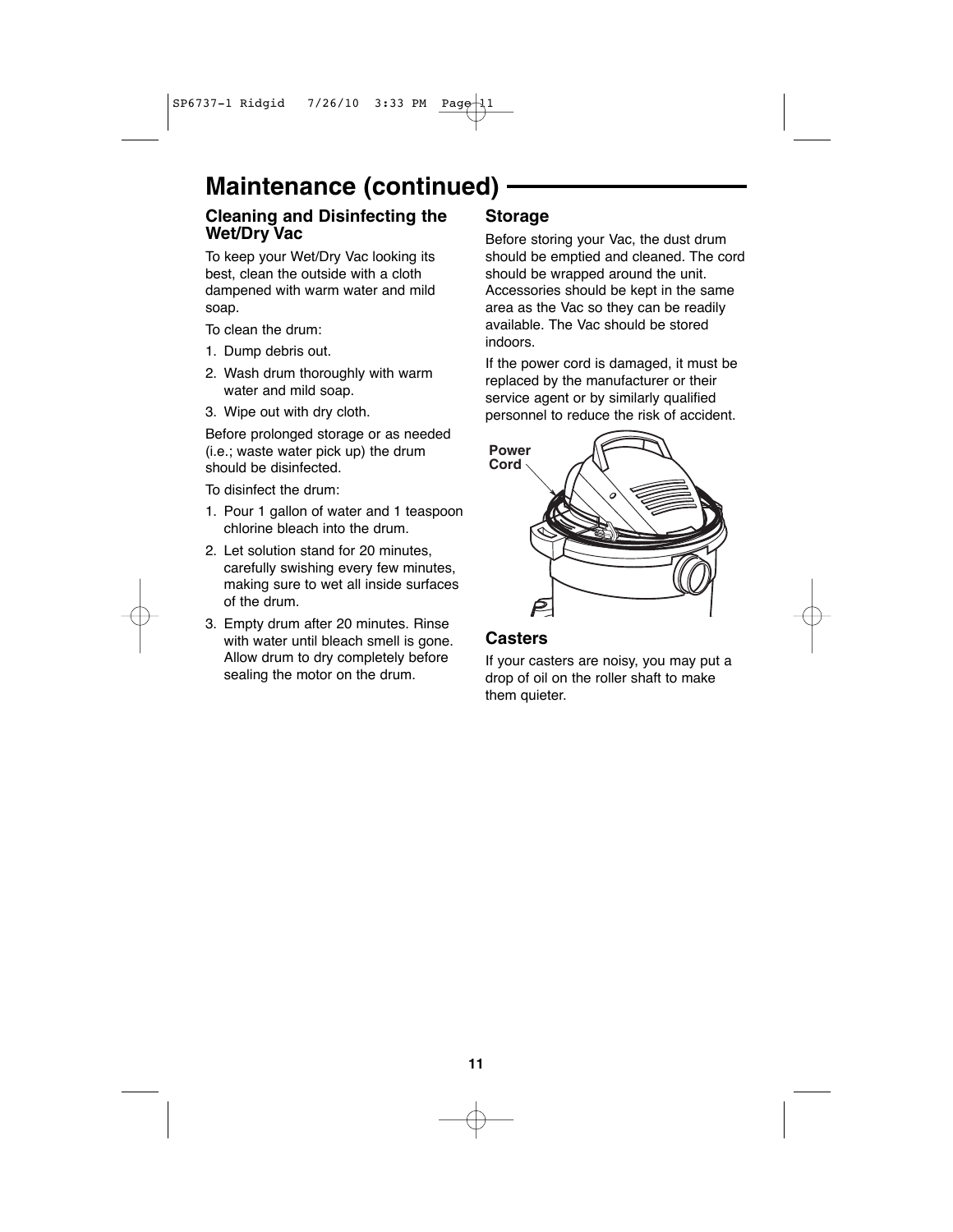## **Repair Parts**

### **6 or 9 U.S. Gallon Wet/Dry Vac Model Number WD06700/WD0671EX0 or WD09700/WD0970M0/WD0970EX0**

**RIDGID parts are available on-line at www.ridgidparts.com** Always order by Part Number - Not by Key Number

### **WARNING ! SERVICING OF DOUBLE-INSULATED WET/DRY VAC**

**In a double-insulated Wet/Dry Vac, two systems of insulation are provided instead of grounding. No grounding means is provided on a double-insulated appliance, nor should a means for grounding be added. Servicing a doubleinsulated Wet/Dry Vac requires extreme care and knowledge of the system, and should be done only by qualified service personnel. Replacement parts for a double-insulated Wet/Dry Vac must be identical to the parts they replace. Your double-insulated Wet/Dry Vac is marked with the words "DOUBLE<br>INSULATED" and the symbol**  $\boxed{)}$  **(square within a square) may also be (square within a square) may also be marked on the appliance.**

**To reduce the risk of injury from electrical shock, unplug power cord before servicing the electrical parts of the Wet/Dry Vac.**

| Kev<br>No.     | <b>WD0670 Series</b><br><b>Part Number</b> | <b>WD0970 Series</b><br><b>Part Number</b> | <b>Description</b>                              |
|----------------|--------------------------------------------|--------------------------------------------|-------------------------------------------------|
|                | 832086                                     | 832086                                     | <b>Rocker Switch</b>                            |
| $\overline{2}$ | 509488                                     | 509488                                     | Float                                           |
| 3              | 823201-3                                   | 823201-3                                   | <b>Filter Cage</b>                              |
| 4              | VF4000                                     | <b>VF4000</b>                              | Qwik Lock™ Filter<br>t                          |
| 5              | 832084                                     | 832084                                     | Caster Foot w/Storage                           |
| 6              | 331605                                     | 331605                                     | Caster                                          |
| 7              | VT1709                                     | VT1709                                     | <sup>†</sup> Utility Nozzle                     |
| 8              | VT1708                                     | VT1708                                     | <b>t</b> Extension Wand                         |
| 9              | VT1720                                     | VT1720                                     | t<br>Hose                                       |
| 10             | VT1710                                     | VT1710                                     | Wet Nozzle (Select Models Only)<br>t            |
| 11             | VT1701                                     | VT1701                                     | Dusting Brush (Select Models Only)<br>$\ddot{}$ |
| 12             | <b>VT1781</b>                              | VT1781                                     | Car Nozzle (Select Models Only)<br>$\ddot{}$    |
| 13             | VT1702                                     | VT1702                                     | Crevice Tool (Select Models Only)<br>$\ddot{}$  |
| 14             | SP6737                                     | SP6737                                     | Owner's Manual                                  |

† These replacement parts are available where you purchased your Vac.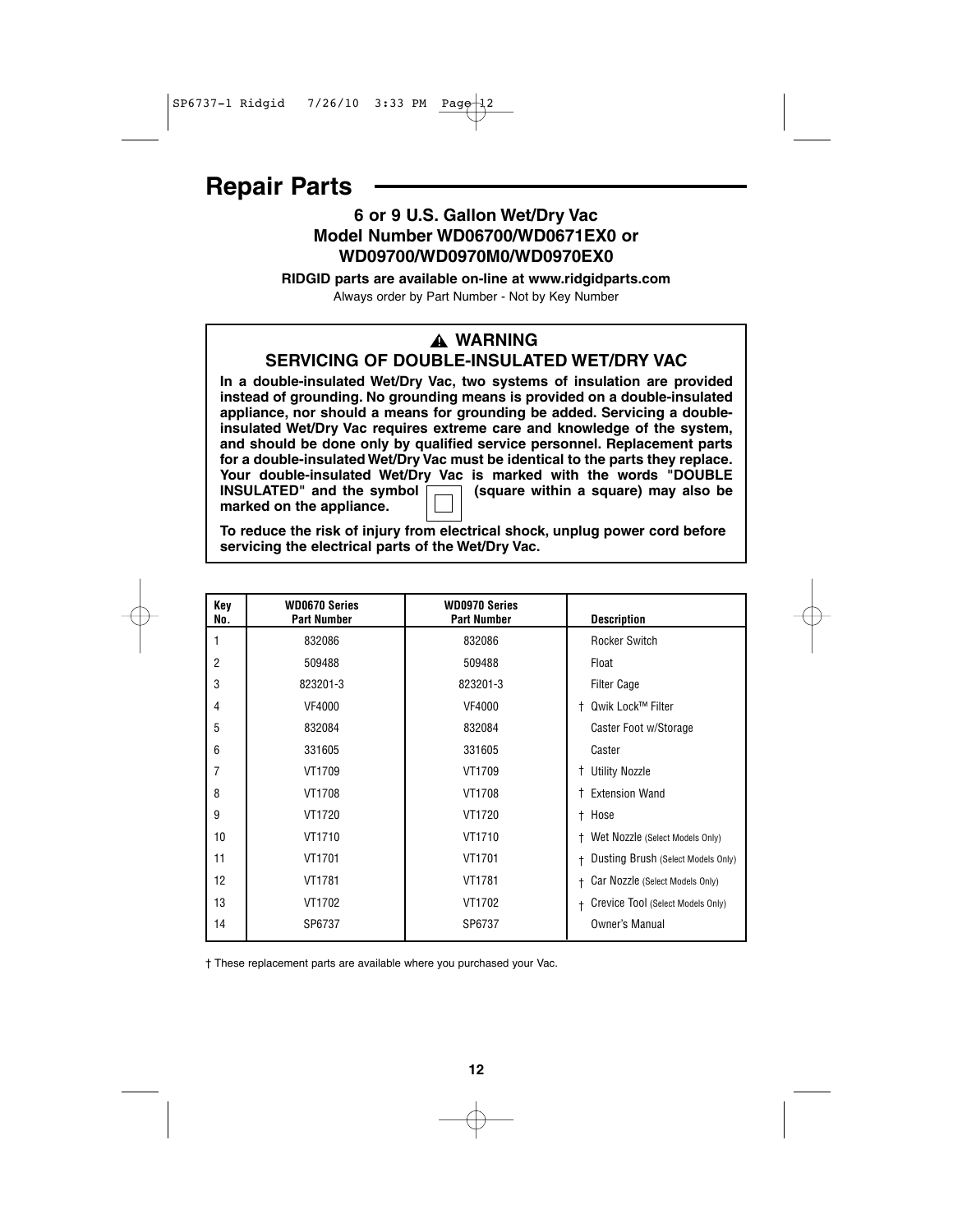

## **Repair Parts (continued)**

**6 or 9 U.S. Gallon Wet/Dry Vac Model Number WD06700/WD0671EX0 or WD09700/WD0970M0/WD0970EX0**

**RIDGID parts are available on-line at www.ridgidparts.com**



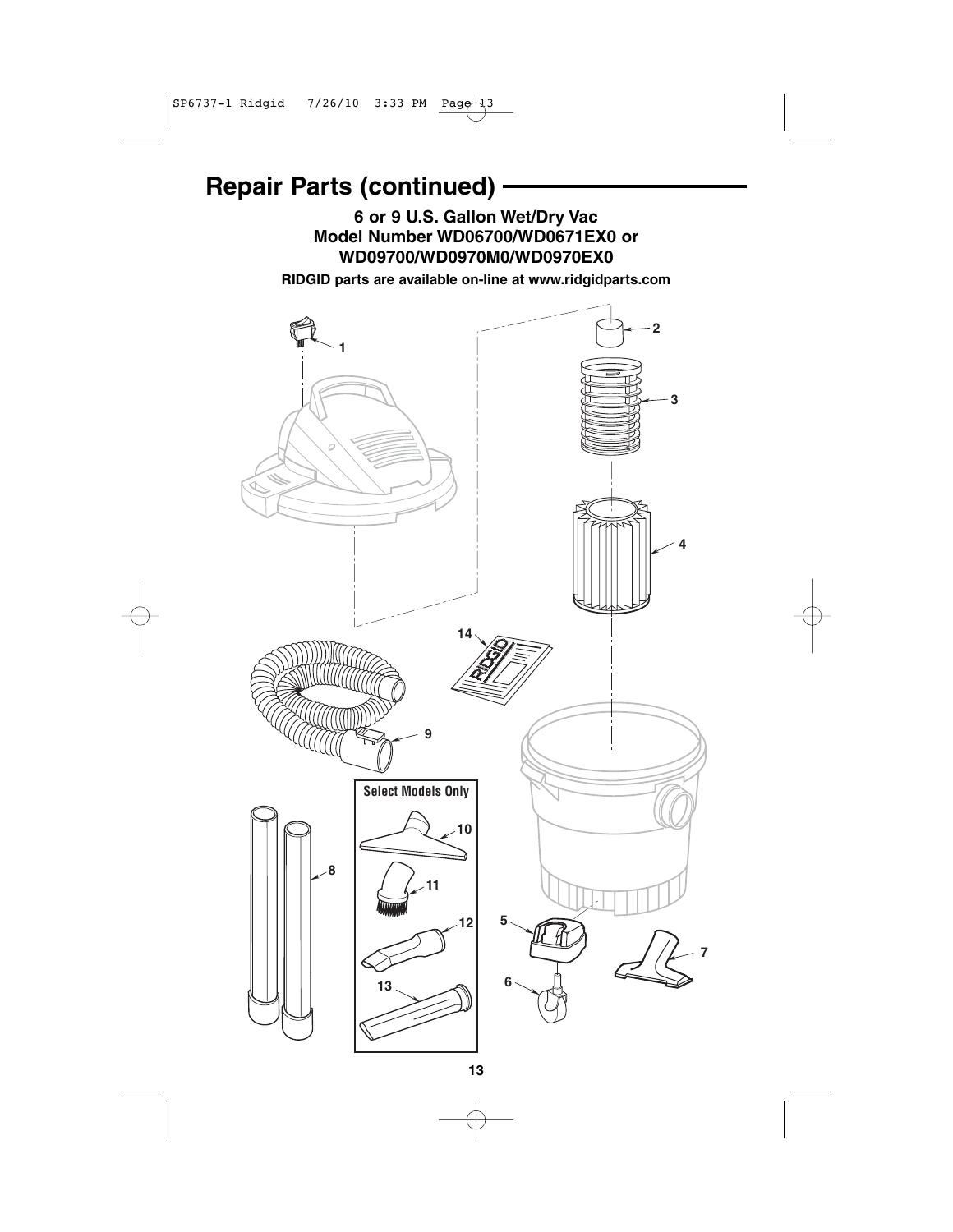



### **What is covered**

RIDGID® tools are warranted to be free of defects in workmanship and material.

#### **How long coverage lasts**

This warranty lasts for the lifetime of the RIDGID® tool. Warranty coverage ends when the product becomes unusable for reasons other than defects in workmanship or material.

### **How can you get service**

To obtain the benefit of this warranty, deliver via prepaid transportation the complete product to RIDGE TOOL COMPANY, Elyria, Ohio, or any authorized RIDGID® INDEPENDENT SERVICE CENTER. Pipe wrenches and other hand tools should be returned to the place of purchase.

### **What we will do to correct problems**

Warranted products will be repaired or replaced, at RIDGE TOOL's option, and returned at no charge; or, if after three attempts to repair or replace during the warranty period the product is still defective, you can elect to receive a full refund of your purchase price.

#### **What is not covered**

Failures due to misuse, abuse or normal wear and tear are not covered by this warranty. RIDGE TOOL shall not be responsible for any incidental or consequential damages.

### **How local law relates to the warranty**

Some states do not allow the exclusion or limitation of incidental or consequential damages, so the above limitation or exclusion may not apply to you. This warranty gives you specific rights, and you may also have other rights, which vary, from state to state, province to province, or country to country.

### **No other express warranty applies**

This FULL LIFETIME WARRANTY is the sole and exclusive warranty for RIDGID® products. No employee, agent, dealer, or other person is authorized to alter this warranty or make any other warranty on behalf of the RIDGE TOOL COMPANY.

### **Stock No. WD0670/WD0671EX or WD0970/WD0970M/WD0970EX Model No. WD06700/WD0671EX0 or WD09700/WD0970M0/WD0970EX0**

### **Serial Number**

Model and serial numbers may be found next to the blowing port. You should record both model and serial numbers in a safe place for future use.

### **FOR QUESTIONS OR INFORMATION CONTACT US AT 1-800-4-RIDGID (1-800-474-3443) from the US and Canada 01-800-701-9811 from Mexico**

### **www.ridgidvacs.com**

**Please have your Model Number and Serial Number on hand when calling.**



**Emerson Tool Company A Division Of Emerson Electric Co.**

**c 2010 Emerson**

Professional Tools

Part No. SP6737 Form No. SP6737-1 Printed in Mexico 07/10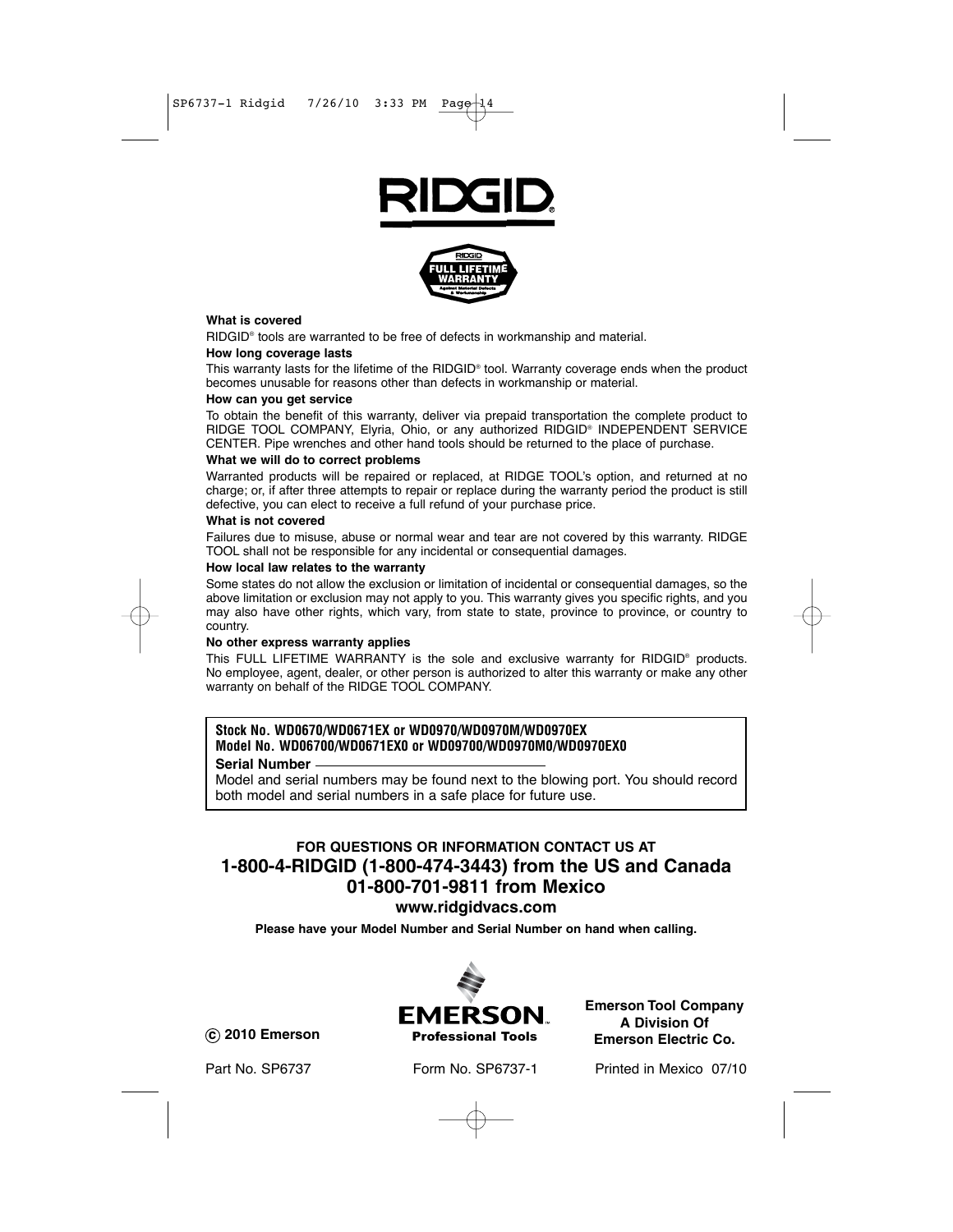

## **MANUAL DEL USUARIO**

**ASPIRADORA PARA MOJADO/SECO DE 6 GALONES EE.UU./22.5 LITROS 9 GALONES EE.UU./34 LITROS**

## WD06700 WD0671EX0 WD09700 WD0970M0 WD0970EX0



### **¿PREGUNTAS O COMENTARIOS? COMUNÍQUESE CON NOSOTROS EN 1-800-4-RIDGID (1-800-474-3443) desde los EE.UU. y Canadá 01-800-701-9811 desde México www.ridgidvacs.com**

### **ADVERTENCIA: !**

Para reducir el riesgo de lesiones, el usuario debe leer y entender el manual del usuario antes de utilizar este producto.

Gracias por comprar un producto RIDGID.

### **GUARDE ESTE MANUAL PARA REFERENCIA FUTURA**

No. de pieza SP6737 impreso en México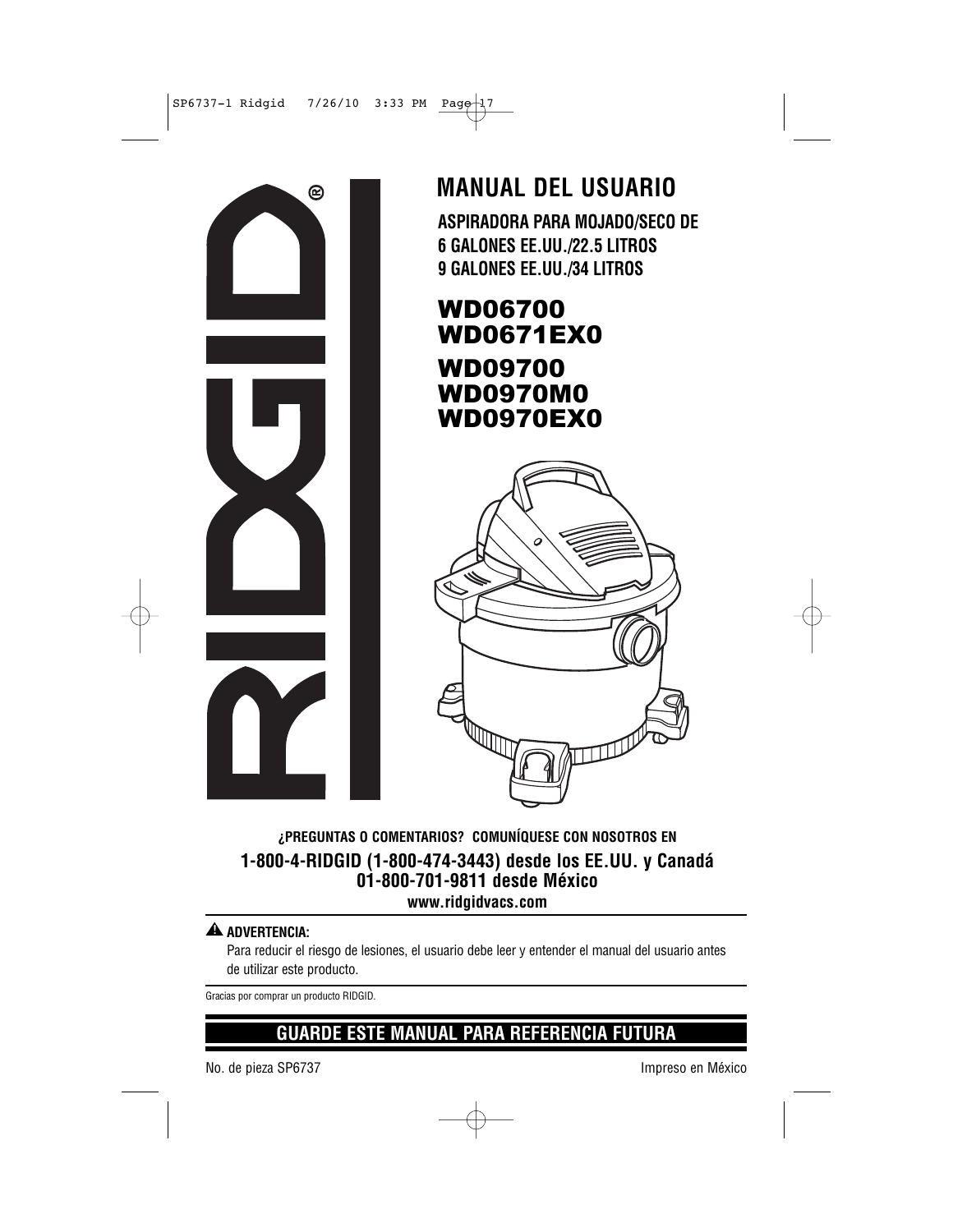### **Indice**

| Seccion<br>Pagina                              |
|------------------------------------------------|
| Instrucciones de seguridad importantes 16      |
|                                                |
| Desempaquetado y comprobación del              |
| contenido de la caja de cartón  18             |
| Ensamblaje de las ruedecillas/patas            |
| para ruedecilla  19                            |
| Remoción e instalación del filtro 19           |
| Ensamblaje de la aspiradora para mojado/seco20 |
| Para quardar los accesorios 21                 |
|                                                |
| Recogida de materiales secos                   |
|                                                |

| Sección                                                                       | Página | Sección                                                                                                                              | Página |
|-------------------------------------------------------------------------------|--------|--------------------------------------------------------------------------------------------------------------------------------------|--------|
| nstrucciones de seguridad importantes 16<br>Desempaquetado y comprobación del |        | Recogida de líquidos con la aspiradora 22<br>Vaciado del tambor $\ldots \ldots \ldots \ldots \ldots$ 23<br>Traslado de la aspiradora |        |
| contenido de la caja de cartón 18                                             |        | para mojado/seco $\ldots \ldots \ldots \ldots \ldots \ldots$ 23                                                                      |        |
| Ensamblaje de las ruedecillas/patas                                           |        |                                                                                                                                      |        |
| para ruedecilla $\ldots \ldots \ldots \ldots \ldots \ldots \ldots$ 19         |        |                                                                                                                                      |        |
| Remoción e instalación del filtro 19                                          |        |                                                                                                                                      |        |
| Ensamblaie de la aspiradora para moiado/seco 20                               |        |                                                                                                                                      |        |
| Para quardar los accesorios $\dots\dots\dots\dots\dots$ 21                    |        |                                                                                                                                      |        |
|                                                                               |        |                                                                                                                                      |        |
| Recogida de materiales secos                                                  |        |                                                                                                                                      |        |

## **INSTRUCCIONES DE SEGURIDAD IMPORTANTES**

La seguridad es una combinación de sentido común, permanecer alerta y saber cómo funciona la aspiradora para mojado/seco ("la aspiradora").

### **Palabras de señal de seguridad**

**PELIGRO:** indica una situación peligrosa que, **!** si no se evita, **causará** la muerte o lesiones graves.

**ADVERTENCIA:** indica una situación peligrosa **!** que, si no se evita, **podría** causar la muerte o lesiones graves.

**PRECAUCIÓN:** indica una situación peligrosa que, **!** si no se evita, **pudiera** causar lesiones leves o moderadas o daños materiales.

Cuando utilice la aspiradora, siga siempre las precauciones básicas de seguridad, incluyendo las siguientes:

## **ADVERTENCIA– !**

**Para reducir el riesgo de incendio, sacudidas eléctricas o lesiones:**

- Lea y entienda este manual del usuario y todas las etiquetas que están colocadas en la aspiradora para mojado/seco antes de utilizarla.
- Utilice la aspiradora únicamente de la manera que se describe en este manual.
- No deje la aspiradora en marcha mientras esté desatendida. Usted podría no notar señales importantes que indiquen un funcionamiento anormal, tal como pérdida de succión, residuos o líquido que salen por el escape o ruidos anormales del motor. Deje de usar la aspiradora inmediatamente si observa estas señales.
- Las chispas que se producen en el interior del motor pueden incendiar los vapores inflamables o el polvo. Para reducir el riesgo de incendio o explosión: No use la aspiradora cerca de líquidos, gases, o polvos combustibles como gasolina u otros combustibles, líquido encendedor,

limpiadores, pinturas a base de aceite, gas natural, hidrógeno, polvo de carbón, polvo de magnesio, polvo de aluminio, polvo de granos de cereal o pólvora.

- No recoja con la aspiradora nada que esté ardiendo o humeando, como cigarrillos, fósforos o cenizas calientes.
- No recoja con la aspiradora polvo de panel de yeso ni ceniza fría de chimenea o otro polvo fino con un filtro estándar. Estos materiales pueden pasar por el filtro y pueden ser expulsados de vuelta al aire. Utilice un filtro para polvo fino en lugar de un filtro estándar.
- Para reducir el riesgo de inhalar vapores tóxicos, no recoja con la aspiradora materiales tóxicos o peligrosos ni la use cerca de dichos materiales.
- Para reducir el riesgo de descargas eléctricas, no exponga la aspiradora a la lluvia ni deje que entren líquidos en el compartimiento del motor. Guarde la aspiradora en un lugar interior.
- No permita que la aspiradora se utilice como un juguete. Se necesita prestar máxima atención cuando sea utilizada por niños o cerca de éstos.
- No use la aspiradora con un filtro desgarrado o sin tener el filtro instalado, excepto cuando recoja con ella líquidos de la manera que se describe en este manual. Los residuos secos absorbidos por el impulsor podrían dañar el motor o ser expulsados de vuelta al aire.
- No abandone la aspiradora cuando esté enchufada. Desenchúfela del tomacorriente cuando no la esté utilizando y antes de realizar servicio de revisión.
- Apague la aspiradora antes de desenchufarla.
- Para reducir el riesgo de lesiones debidas a un arranque accidental, desenchufe el cordón de energía antes de cambiar o limpiar el filtro.
- No desenchufe la aspiradora tirando del cordón. Para desenchufarla, agarre el enchufe y no el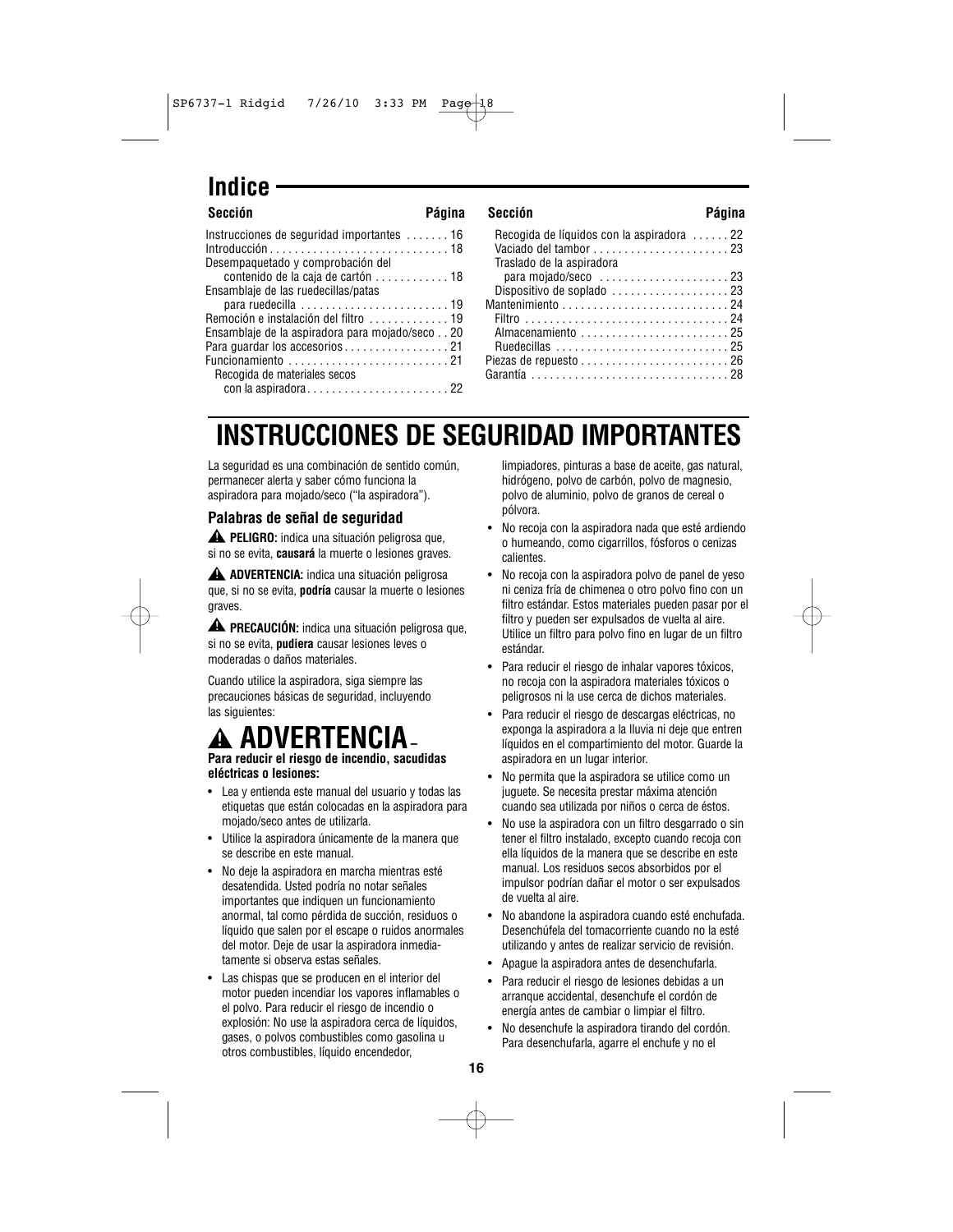cordón.

- No use la aspiradora con el cordón dañado, el enchufe dañado u otras piezas dañadas. Si la aspiradora no funciona como debe, le faltan piezas, se ha caído, ha sido dañada, se ha dejado a la intemperie o se ha caído al agua, llame a servicio al cliente.
- No tire de la aspiradora usando el cordón ni la lleve por el cordón, ni use el cordón como asa, ni cierre una puerta sobre el cordón, ni tire del cordón alrededor de bordes o esquinas afilados. No pase la aspiradora en marcha sobre el cordón. Mantenga el cordón alejado de las superficies calientes.
- No maneje el enchufe, el interruptor o la aspiradora con las manos mojadas.
- Utilice únicamente cordones de extensión que tengan capacidad nominal para uso a la intemperie. Los cordones de extensión que estén en malas condiciones o tengan un tamaño de alambre demasiado pequeño pueden crear peligros de incendio y descargas eléctricas. Para reducir el riesgo de estos peligros, asegúrese de que el cordón esté en buenas condiciones y que el líquido no entre en contacto con la conexión. No utilice un cordón de extensión que tenga conductores con un diámetro menor al calibre 16 (AWG). Para reducir la pérdida de potencia, utilice un cordón de extensión de calibre 14 si la longitud es de 25 a 50 pies, y de calibre 12 si la longitud es de 50 pies o más.
- Esta aspiradora tiene aislamiento doble, lo cual elimina la necesidad de un sistema independiente de conexión a tierra. Utilice únicamente piezas de repuesto idénticas. Lea las instrucciones de servicio de revisión de las aspiradoras para mojado/seco con aislamiento doble.
- No ponga ningún objeto en las aberturas de ventilación. No recoja nada con la aspiradora cuando cualquiera de las aberturas de ventilación esté bloqueada; mantenga dichas aberturas libres de polvo, pelusa, pelo o cualquier cosa que pueda reducir el flujo de aire.
- Mantenga el pelo, la ropa holgada, los dedos y todas las partes del cuerpo alejados de las aberturas y de las piezas móviles.
- Para reducir el riesgo de caídas, tenga cuidado adicional al limpiar en escaleras.
- Para reducir el riesgo de lesiones de espalda o caídas, no levante una aspiradora que pese mucho debido a que contiene líquido o residuos. Saque parte del contenido de la aspiradora o drénela parcialmente.
- Para reducir el riesgo de lesiones corporales o daños a la aspiradora, utilice únicamente accesorios recomendados por Ridgid.
- Cuando utilice la aspiradora como soplador :
	- Dirija la descarga de aire solamente hacia el área de trabajo.
	- No dirija el aire hacia las personas que estén presentes.
	- Mantenga alejados a los niños durante la operación de soplado.
	- No utilice el soplador para trabajos que no sean soplar suciedad y residuos.
	- No use la aspiradora como rociador.
	- Use protección ocular de seguridad.
- Para reducir el riesgo de lesiones en los ojos, use protección ocular de seguridad. La utilización de cualquier aspiradora utilitaria o soplador utilitario puede hacer que se soplen objetos extraños hacia los ojos, lo cual puede causar daños graves en los ojos.

### **PRECAUCIÓN: !**

- Para reducir el riesgo de daños a la audición, use protectores de oídos cuando utilice la aspiradora durante muchas horas seguidas o cuando la emplee en un área ruidosa.
- Para operaciones que generan polvo, use una máscara antipolvo.
- Las descargas de estática son comunes cuando la humedad relativa del aire es baja. Si recoge residuos finos con la aspiradora, se puede depositar carga estática en la manguera o en la aspiradora. El mejor remedio para reducir la frecuencia de las descargas de estática en su casa o cuando use esta aspiradora es añadir humedad al aire con un humidificador.

Siga las siguientes advertencias que aparecen en la caja del motor de la aspiradora.



AISLAMIENTO DOBLE. NO SE REQUIERE CONEXION A TIERRA.

CUANDO HAGA SERVICIO DE REVISIÓN DE LA ASPIRADORA, UTILICE ÚNICAMENTE PIEZAS DE REPUESTO IDÉNTICAS.

**ADVERTENCIA: Para su propia seguridad, lea ! y entienda el manual del operador. No tenga en marcha la aspiradora desatendida. No recoja cenizas calientes, carbón caliente, materiales tóxicos ni inflamables ni otros materiales peligrosos. No use la aspiradora alrededor de líquidos o vapores explosivos.**

**ADVERTENCIA: Para reducir el riesgo de ! sacudidas eléctricas, no exponga la aspiradora a la lluvia y almacénela en interiores.**

## **GUARDE ESTE MANUAL**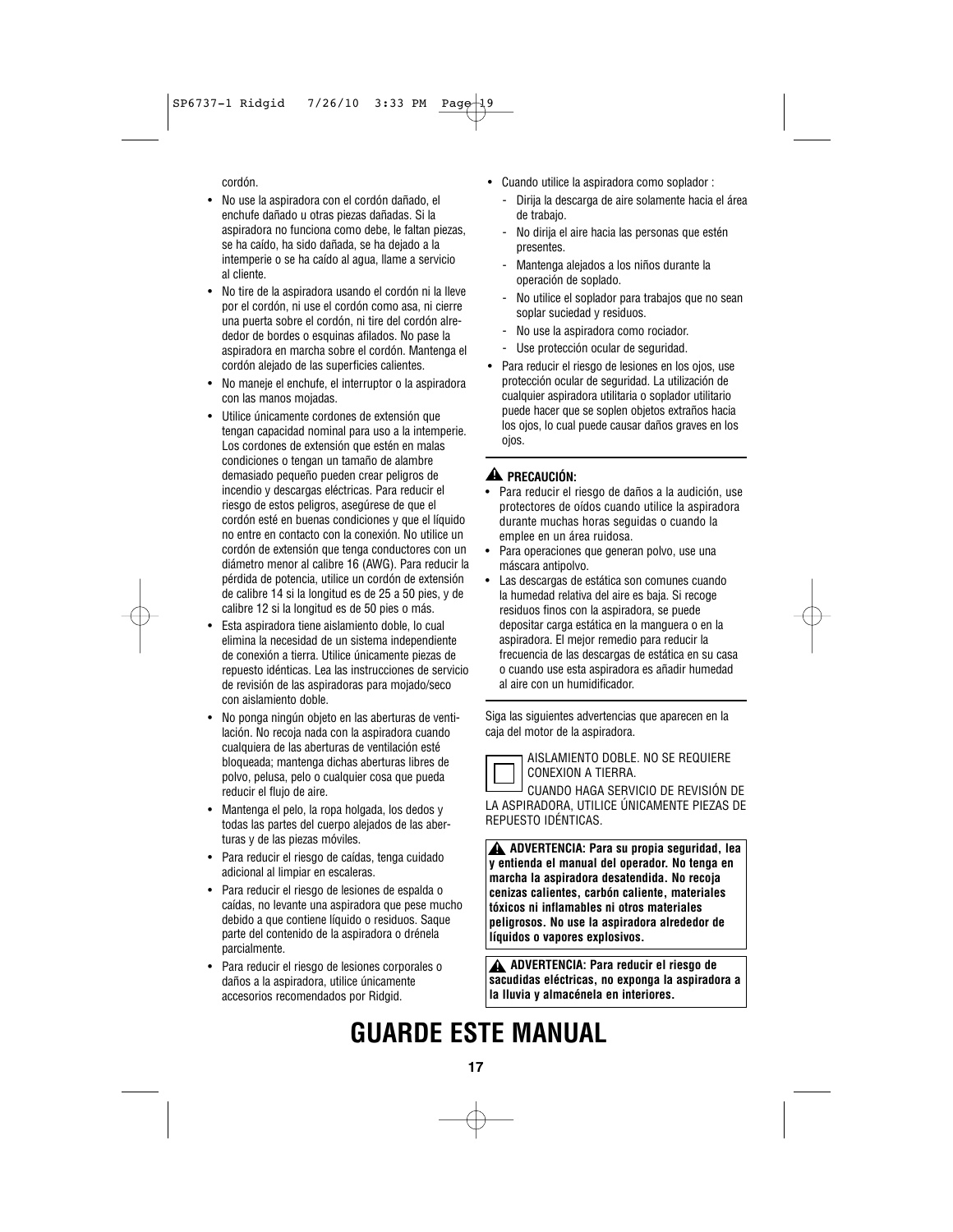## **Introducción**

Esta aspiradora para mojado/seco está diseñada solamente para uso doméstico. Se puede utilizar para recoger materiales mojados o secos y se puede usar como soplador.

Lea este manual del usuario para familiarizarse con las características del producto y para entender la utilización específica de su nueva aspiradora.

## **Desempaquetado y comprobación del contenido de la caja de cartón**

Saque todo el contenido de la caja de cartón. Asegúrese de que no falte ningún artículo utilizando la lista del contenido de la caja. Llame al 1-800-4-RIDGID (1-800-474-3443) desde los EE.UU. y Canadá, y al 01-800-701-9811 desde México, o envíenos un correo electrónico a info@ridgidvacs.com si cualquier pieza está dañada o falta.

### **Lista del contenido de la caja de cartón**

| Clave | <b>Descripción</b><br><b>Cant</b>         |  |
|-------|-------------------------------------------|--|
| А     | Aspiradora para mojado/seco 1             |  |
| B     | Manguera arrastrable                      |  |
|       | con la aspiradora 1                       |  |
| C     |                                           |  |
| D     | Pata para ruedecilla con área             |  |
|       | para guardar 4                            |  |
| F*    | Filtro Qwik Lock™ 1                       |  |
| F     | Tubos extensores 2                        |  |
| G     | Boquilla de uso general $\dots\dots\dots$ |  |
| Н     | Manual del usuario 1                      |  |
|       |                                           |  |

\* El filtro viene preensamblado en el cabezal del motor.

### **Los modelos selectos también pueden incluir:**

- I\* Boquilla para mojado ......................1
- J\* Cepillo para polvo ............................1
- K\* Boquilla para auto ............................1
- L\* Boquilla rinconera .......................... 1 **K**
- Si cualquiera de estos accesorios o todos ellos están incluidos con su compra, aparecerán en la lista de contenido que se encuentra en el empaquetamiento del producto.



**B**

**A**

**D**

**G**

**International Property** 

**C**

**E**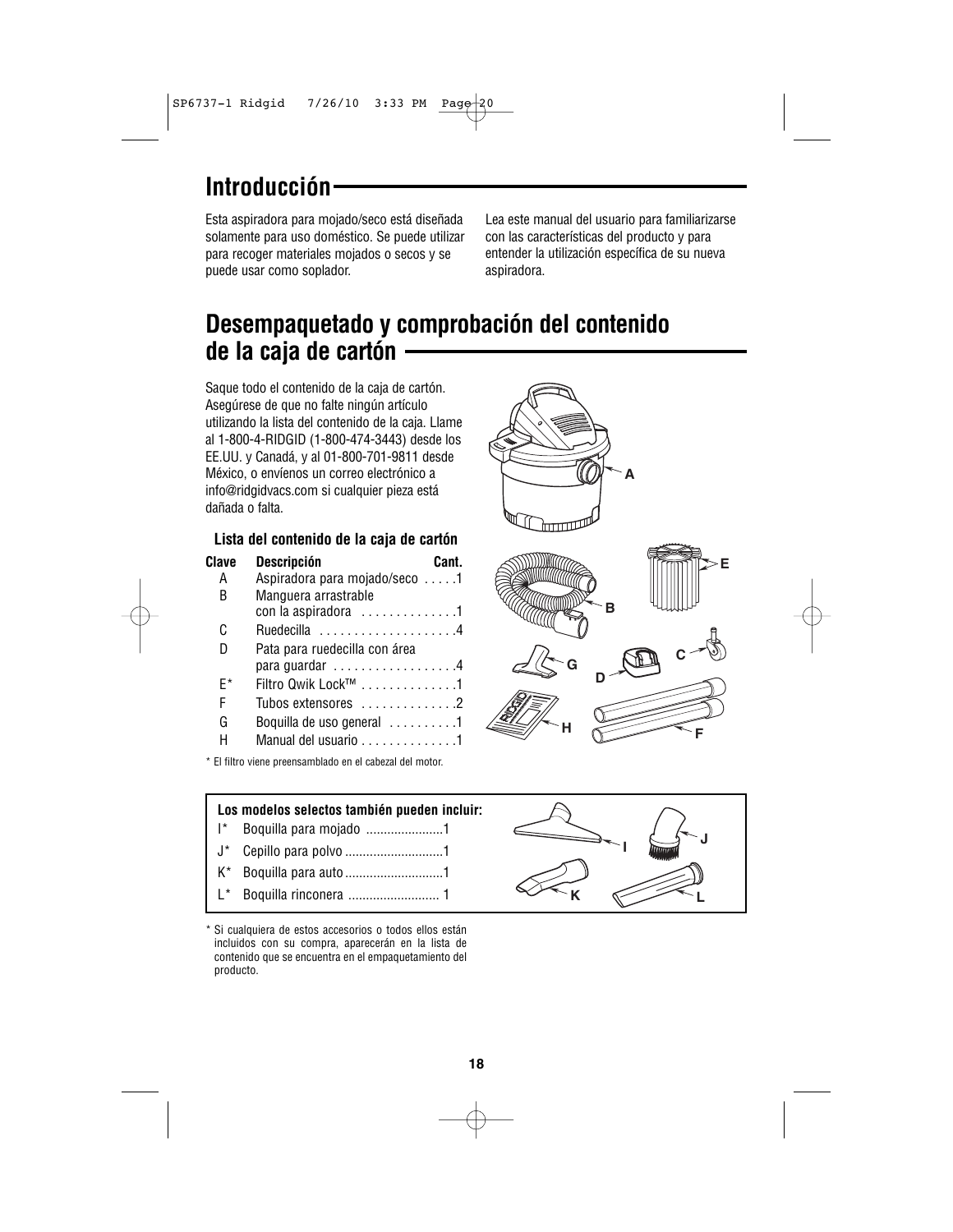## **Ensamblaje de las ruedecillas/patas para ruedecilla**

- 1. Ponga el tambor para polvo en posición invertida sobre el piso.
- 2. Introduzca las patas para ruedecilla en la parte inferior del tambor, tal como se muestra (4 lugares).
- 3. Ejerza presión sobre la pata para ruedecilla hasta que la pata esté al ras con la parte inferior del tambor para polvo.
- 4. Introduzca el vástago de la ruedecilla en el receptáculo de la pata para ruedecilla, tal como se muestra (4 lugares).
- 5. Ejerza presión sobre la ruedecilla hasta que la bola del vástago de la ruedecilla se introduzca del todo en el receptáculo. Se podrá oír como la bola encaja en el receptáculo con un chasquido y la ruedecilla oscilará fácilmente cuando el posicionamiento sea correcto.
- 6. Ponga el tambor en posición vertical.

## **Remoción e instalación del filtro**

### **Remoción e instalación del filtro Qwik Lock™**

### **Remoción del filtro:**

- 1. Sostenga las lengüetas del filtro Qwik Lock™ en cada mano.
- 2. Con un dedo pulgar en el vástago Qwik Lock™, que sobresale a través de la placa del filtro integrada, levante las lengüetas del filtro a la vez que empuja hacia abajo sobre el vástago.
- 3. Esta acción hará que el filtro se suelte de la jaula del filtro. Deslice el filtro hasta retirarlo de la jaula.

### **Instalación del filtro:**

- 1. Deslice cuidadosamente el filtro Qwik Lock™ sobre la jaula del filtro y presione hacia abajo sobre el borde exterior del filtro hasta que el empaque de goma ubicado en la parte inferior del filtro se asiente firmemente alrededor de la base de la jaula del filtro y contra la tapa.
- 2. Alinee el agujero central pequeño ubicado en la parte superior del filtro sobre el vástago Qwik Lock™ ubicado en la jaula del filtro. Presione firmemente sobre la parte de arriba del filtro cerca del vástago, para permitir que el filtro se acople a presión sobre la bola ubicada en el extremo del vástago. Una vez hecho esto, el filtro estará instalado.





**NOTA:** Si no se asienta apropiadamente el empaque inferior, el resultado podría ser que los residuos pasen por alto el filtro.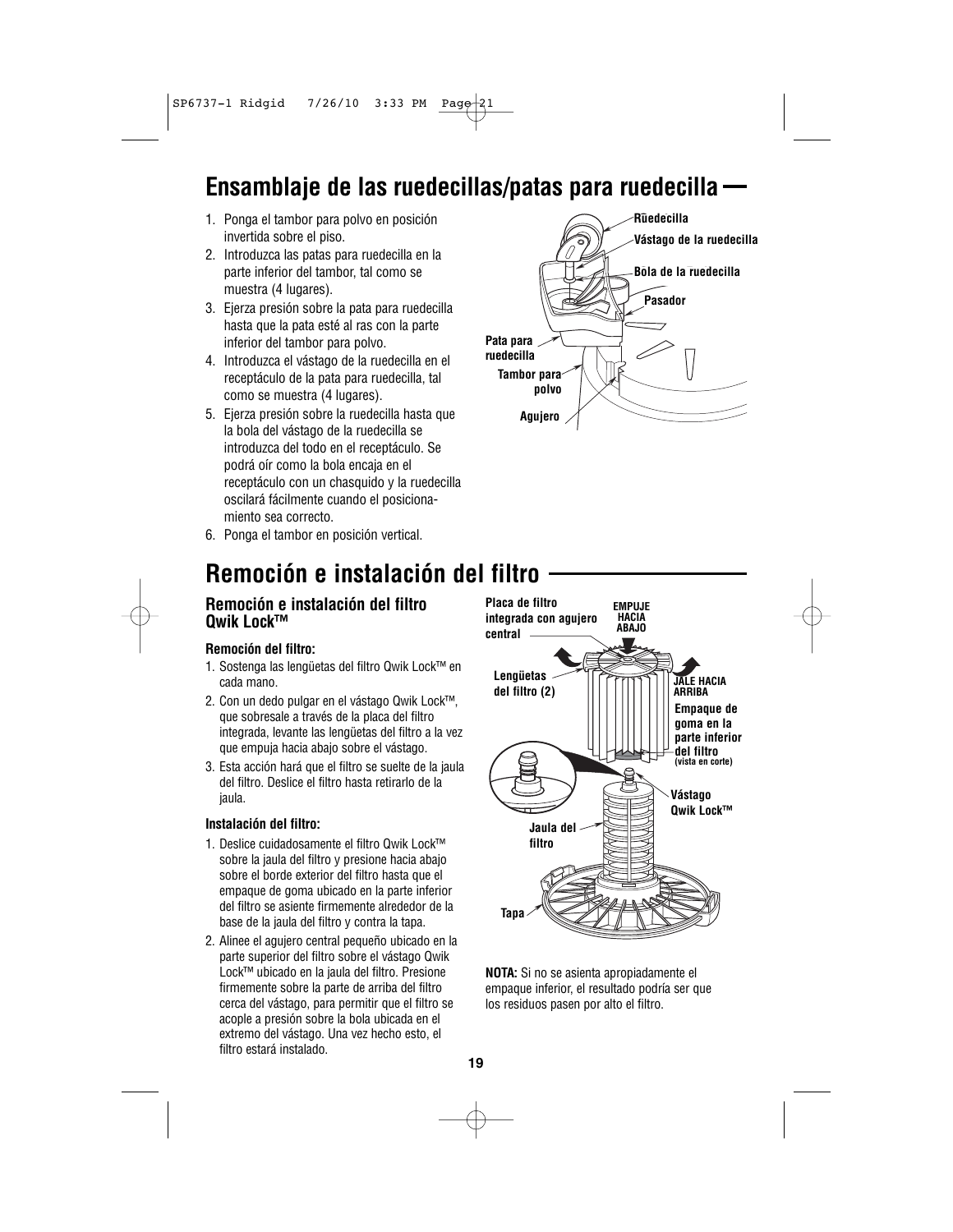## **Ensamblaje de la aspiradora para mojado/seco**

1. Alinee la parte delantera del cabezal del motor con el orificio de aspiración ubicado en la parte delantera del tambor, de la manera que se muestra en la ilustración.

**NOTA:** El ensamblaje del cabezal del motor debe estar alineado con el tambor para realizar una instalación correcta.

- 2. Coloque el ensamblaje del cabezal del motor sobre el tambor.
- 3. Asegúrese de que el ensamblaje del cabezal del motor cubra completamente la parte de arriba del tambor para que no ocurran fugas.
- 4. Empuje hacia abajo sobre la parte de arriba de los mangos para hacer que las lengüetas de fijación flexibles se enganchen en el reborde del tambor.
- 5. Asegúrese de que las lengüetas de fijación estén acopladas a presión en su sitio, de la manera que se muestra en la ilustración, para evitar que la tapa se desprenda.
- 6. Para retirar el ensamblaje del cabezal del motor, invierta las instrucciones que anteceden.



### **Introduzca la manguera**

Inserte el extremo más grande de la manguera en el orificio de aspiración.

Coloque la boquilla utilitaria de manera segura en el extremo opuesto de la manguera y la aspiradora estará lista para utilizarse.

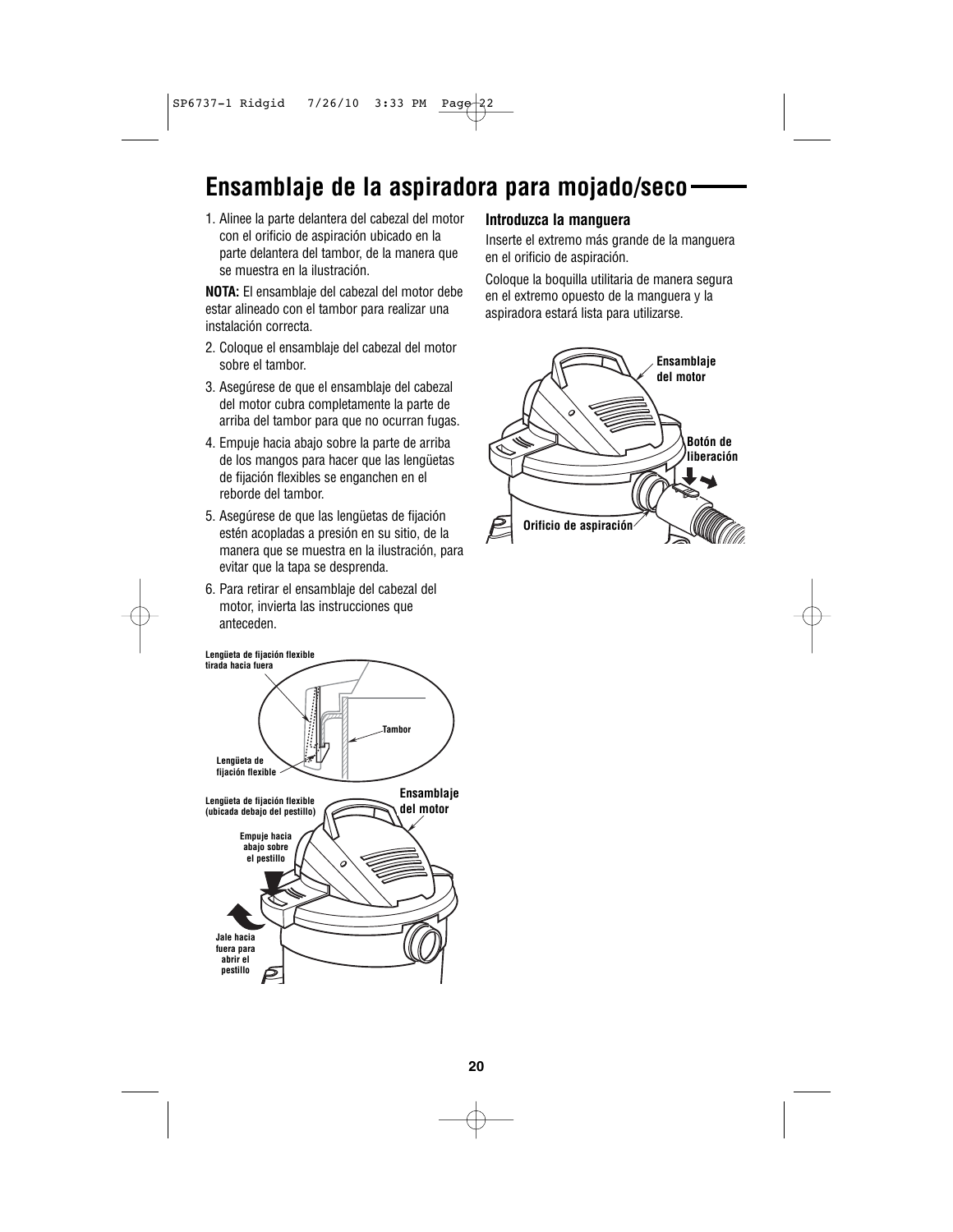## **Para guardar los accesorios**

- 1. Deslice los tubos extensores y los accesorios sobre los postes de las ruedecillas para almacenarlos.
- 2. Para quitar los tubos y los accesorios, gírelos ligeramente y tire de ellos hacia arriba.



## **Funcionamiento**

- **ADVERTENCIA: Para reducir el riesgo de incendio, explosión o daños a la ! aspiradora:**
- No deje la aspiradora en marcha mientras esté desatendida. Usted podría no notar señales importantes que indiquen un funcionamiento anormal, tal como pérdida de succión, residuos o líquido que salen por el escape o ruidos anormales del motor. Deje de usar la aspiradora inmediatamente si observa estas señales.
- No deje la aspiradora enchufada cuando no se esté utilizando.
- No continúe usando la aspiradora cuando el flotador haya cortado la succión.
- No utilice la aspiradora en áreas con gases inflamables, vapores inflamables o polvo explosivo en el aire. Las chispas generadas dentro del motor pueden incendiar los materiales inflamables suspendidos en el aire. Los gases inflamables y los vapores inflamables incluyen: líquido encendedor, limpiadores tipo solvente, pinturas a base de aceite, gasolina, alcohol o rociadores tipo aerosol. Los polvos inflamables incluyen: polvo de carbón, polvo de magnesio, polvo de aluminio, polvo de grano de cereal o pólvora.
- No recoja con la aspiradora polvos explosivos, líquidos inflamables ni cenizas calientes.
- No use la aspiradora como un rociador.

### **ADVERTENCIA: Para reducir el riesgo de descargas eléctricas o lesiones: !**

- No exponga la aspiradora a la lluvia ni deje que entre líquido en el compartimiento del motor. Almacene la aspiradora en un lugar interior.
- No maneje el enchufe, el interruptor o la aspiradora con las manos mojadas.
- No haga servicio de ajustes y reparaciones de la aspiradora mientras esté enchufada. Si la aspiradora no está funcionando como debería, le faltan piezas, se ha caído, está dañada, se ha dejado a la intemperie o se ha caído al agua, devuélvala a un centro de servicio independiente o llame a servicio al cliente.
- Cuando utilice un cordón de extensión, utilice únicamente cordones con capacidad nominal para uso a la intemperie que estén en buenas condiciones. No deje que la conexión entre en contacto con líquido.
- No recoja con la aspiradora materiales tóxicos, para reducir el riesgo de inhalar los vapores o el polvo.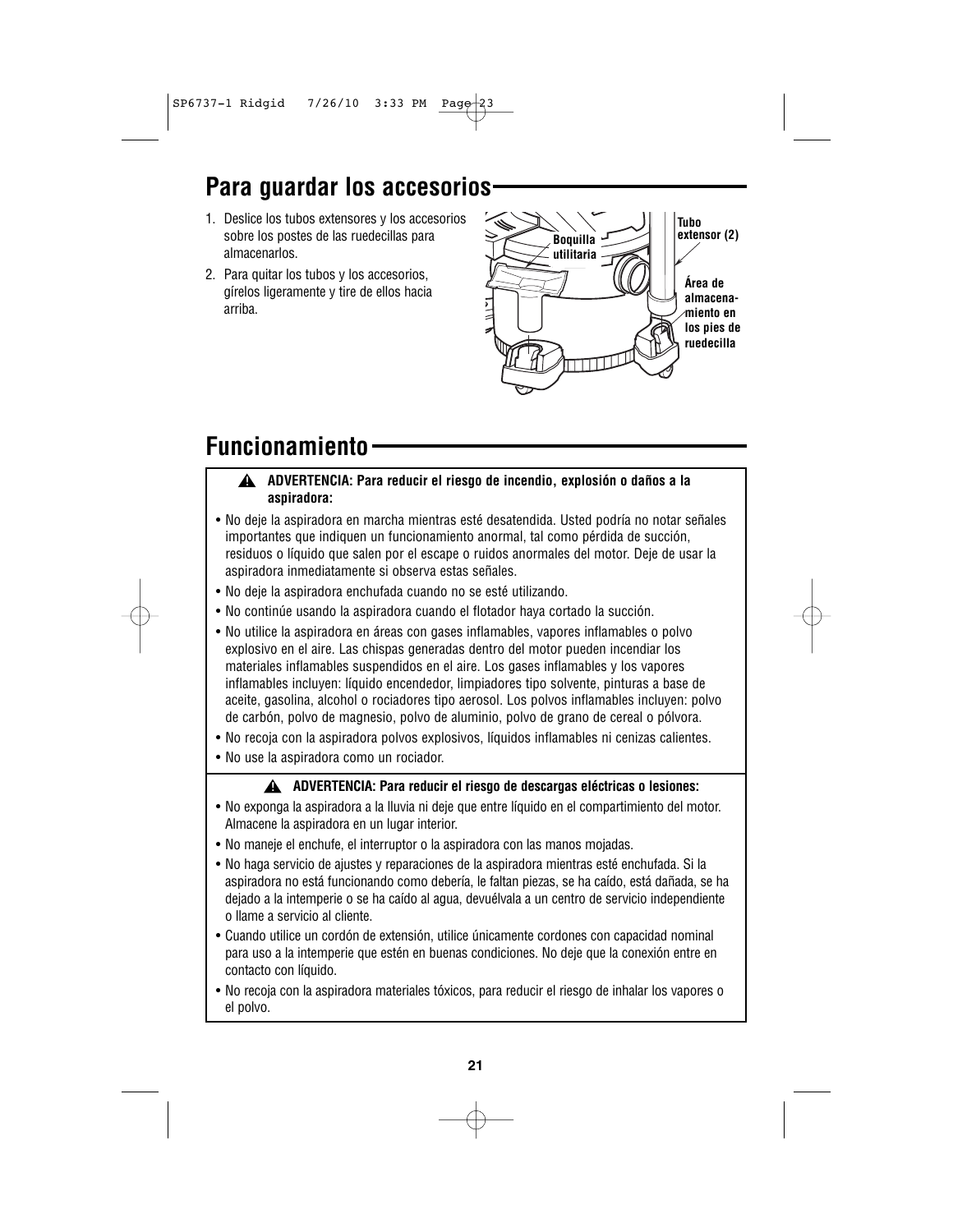## **Funcionamiento (continuación)**

Para reducir el riesgo de sacudidas eléctricas, este aparato electrodoméstico tiene un enchufe polarizado (una hoja es más ancha que la otra, excepto en los modelos de 230 V). Este enchufe encajará solamente de una manera en un enchufe polarizado. Si el enchufe no entra por completo en el tomacorriente, déle la vuelta. Si sigue sin entrar, póngase en contacto con un electricista competente para instalar el tomacorriente adecuado. No haga ningún tipo de cambio en el enchufe.

Después de enchufar el cordón de energía en el tomacorriente, encienda la unidad empujando el interruptor de la posición "O" a la posición "|". Los símbolos utilizados en el accionador del interruptor son los símbolos internacionales de "encendido y apagado". "O" es el símbolo de "APAGADO" y "|" es el símbolo de "ENCENDIDO".

## **= APAGADO = ENCENDIDO**

Familiarícese con los accesorios que se incluyen con la aspiradora. Cada accesorio puede usarse de diversas maneras para aspirar y soplar residuos. A continuación hay una lista de los accesorios y de sus usos.

**Tubos extensores:** Estos tubos pueden conectarse entre sí y proporcionan longitud adicional para tener más alcance.

**Manguera:** Proporciona transferencia de capacidad de aspiración o soplado al lugar de trabajo. Proporciona los medios para acoplar los tubos extensores y las boquillas.

**Boquilla de uso general:** Boquilla que se usa en la mayoría de las aplicaciones de aspiración.

**Boquilla para auto (en modelos selectos solamente):** Boquilla para recoger materiales secos en interiores de auto y en la mayoría de limpiezas de tapicería.

### **Boquilla rinconera (en modelos selectos solamente):** Utilícela para recoger residuos en lugares difíciles de alcanzar.

**Cepillo para polvo (en modelos selectos solamente):** Utilícelo para limpiar áreas en las que haya polvo fino o residuos finos. Magnífico para realizar limpieza detallada.

### **Boquilla para mojado (en modelos selectos solamente):** Se utiliza para recoger materiales mojados en superficies lisas con el fin de recoger líquidos y secar la superficie en una sola pasada.

### **Recogida de materiales secos con la aspiradora**

- 1. El filtro debe estar siempre en la posición correcta para reducir el riesgo de fugas y posibles daños a la aspiradora.
- 2. Al utilizar la aspiradora para recoger polvo muy fino, será necesario que usted vacíe el tambor y limpie el filtro a intervalos más frecuentes para mantener un rendimiento óptimo.

**NOTA:** Se necesita un filtro seco para recoger material seco. Si utiliza la aspiradora para recoger polvo cuando el filtro está mojado, éste se atascará rápidamente y será muy difícil limpiarlo.

3. Si el filtro está mojado pero usted necesita usar la aspiradora para recoger material seco, debe dejar primero que el filtro se seque.

### **Recogida de líquidos con la aspiradora**

- 1. Al recoger pequeñas cantidades de líquido se podrá dejar puesto el filtro.
- 2. Al recoger grandes cantidades de líquido recomendamos quitar el filtro. Si no se quita el filtro, éste se saturará y podrá aparecer niebla en el escape.
- 3. Cuando el líquido que se encuentre en el tambor alcance un nivel predeterminado, el mecanismo del flotador subirá automáticamente para cortar el flujo de aire. Usted sabrá que el flotador ha subido porque la succión parará y el ruido del motor alcanzará una frecuencia más alta, debido al aumento de la velocidad del motor. Cuando esto suceda, apague la aspiradora, desenchufe el cordón de energía y vacíe el tambor.
- 4. Después de utilizar la aspiradora para recoger líquidos, deje que el filtro se seque para reducir el riesgo de que se forme moho y el filtro se dañe.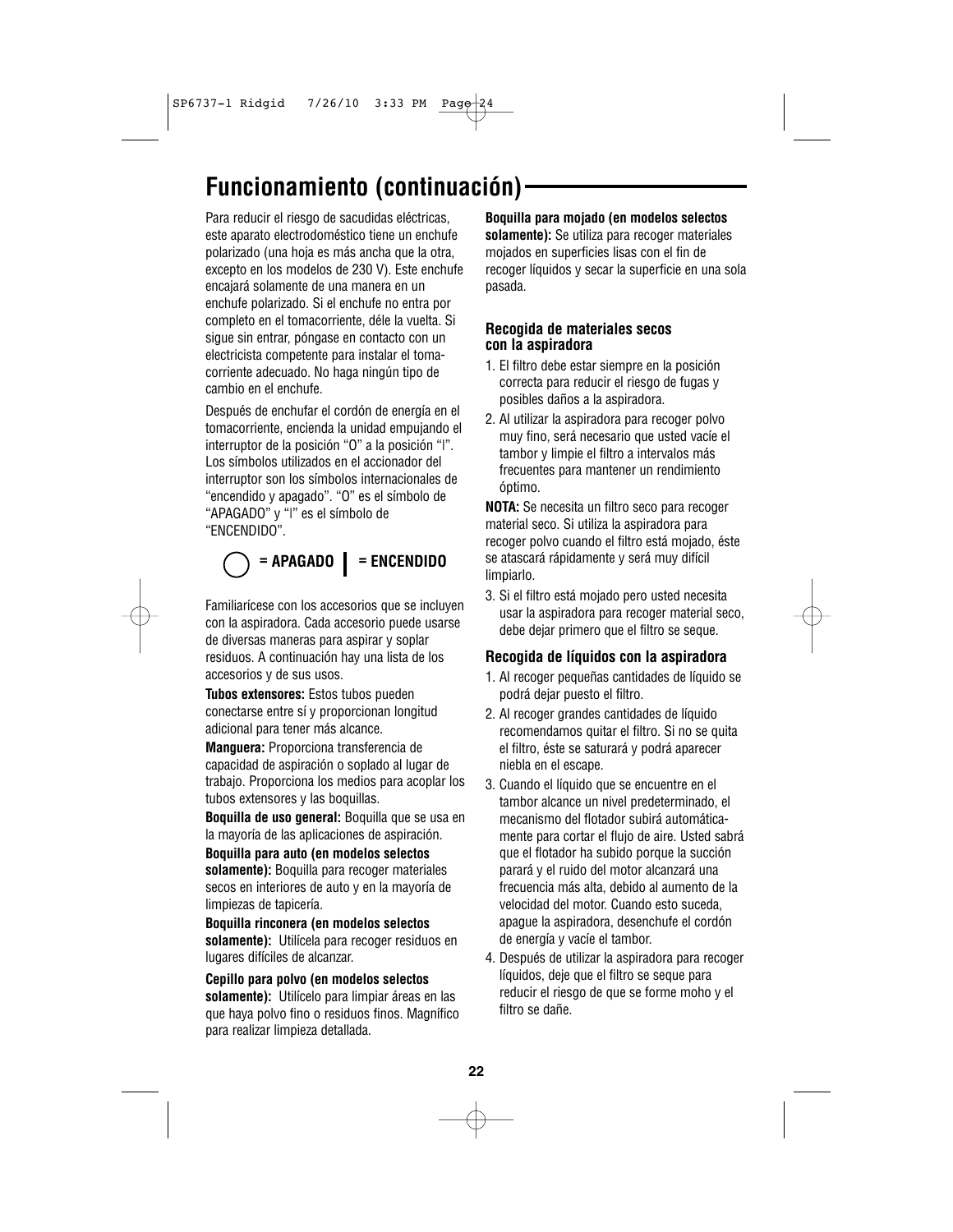### **Vaciado del tambor**

- 1. Quite la tapa. Tire hacia fuera de los pestillos flexibles ubicados a cada lado de la tapa para soltarlos del tambor.
- 2. Mientras sujeta los pestillos hacia afuera, levante el ensamblaje superior alejándolo del tambor.
- 3. Coloque el ensamblaje superior en posición invertida sobre un área limpia mientras vacía el tambor o cambia el filtro.
- 4. Vierta el contenido del tambor en el recipiente adecuado de eliminación de residuos.

### **Traslado de la aspiradora para mojado/seco**

Si fuera necesario levantar la aspiradora para trasladarla, NO la levante por las asas de la tapa, a menos que el tambor para polvo esté vacío. Para evitar dejar caer la aspiradora, debido a que los pestillos se suelten o a una posible rotura de piezas, levante la aspiradora por el tambor para polvo.

### **Dispositivo de soplado**

La aspiradora cuenta con "soplado completo". Tiene capacidad para soplar serrín y otros residuos. Siga los pasos que se indican a continuación para utilizar la aspiradora como soplador.

**ADVERTENCIA: Use siempre protectores ocu-! lares de seguridad que cumplan con la norma ANSI Z87.1 (o en Canadá, con la norma CSA Z94.3) antes de utilizar la aspiradora como soplador.**

**ADVERTENCIA: Para reducir el riesgo de ! lesiones a las personas que estén presentes, manténgalas alejadas de los residuos soplados.**

**PRECAUCIÓN: Use una máscara antipolvo si el soplado genera polvo que podría ser inhalado. !**

**PRECAUCIÓN: Para reducir el riesgo de ! daños a la audición, use protectores de oídos cuando utilice la aspiradora/soplador durante muchas horas seguidas o cuando la utilice en un área ruidosa.**

- 1. Localice el orificio de soplado de la aspiradora para mojado/seco.
- 2. Inserte el extremo más grande de la manguera en el orificio de soplado de la aspiradora.
- 3. (Opcional) Coloque el tubo extensor en el extremo giratorio de la manguera.
- 4. Encienda la aspiradora y estará listo para usarla como soplador.

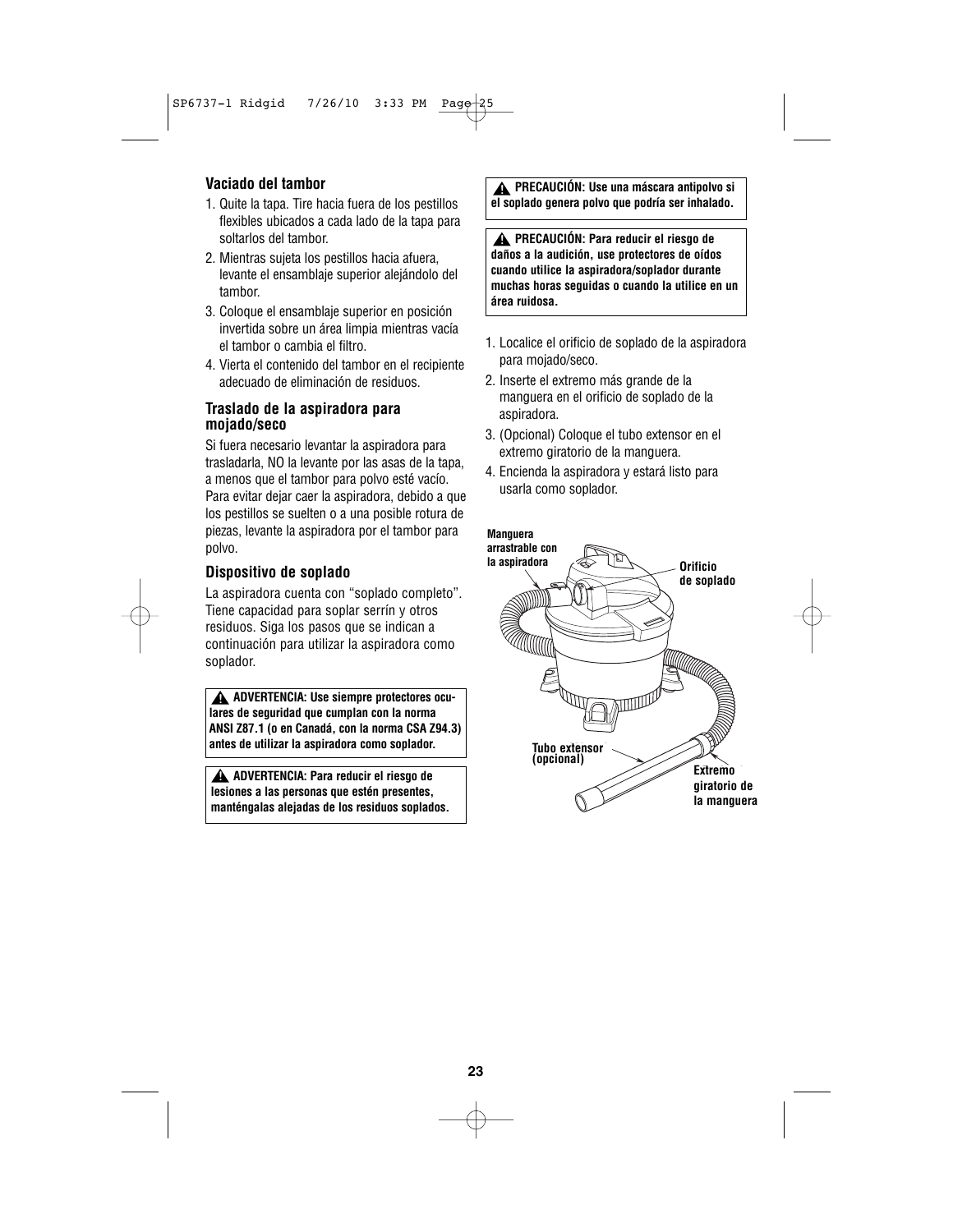### **Mantenimiento**

### **Filtro**

**ADVERTENCIA: Para reducir el riesgo de ! lesiones debidas a un arranque accidental, desenchufe el cordón de energía antes de cambiar o limpiar el filtro.**

**NOTA:** Este filtro está hecho de papel de alta calidad diseñado para detener partículas de polvo muy pequeñas. El filtro se puede usar para recoger material seco o pequeñas cantidades de líquido. Maneje el filtro cuidadosamente al quitarlo para limpiarlo o al instalarlo. Es posible que se produzcan arrugas en los pliegues del filtro, pero dichas arrugas no afectarán el funcionamiento del filtro.

### **Limpieza del filtro**

El filtro se debe limpiar a menudo para mantener un rendimiento óptimo de la aspiradora. Asegúrese de secar el filtro antes de guardar la aspiradora o de recoger residuos secos.

**IMPORTANTE:** Después de limpiar el filtro, compruebe si éste tiene desgarraduras o agujeros pequeños. No use un filtro que tenga agujeros o desgarraduras. Incluso un agujero pequeño puede hacer que se salga mucho polvo de la aspiradora. Cámbielo inmediatamente.

### **Remoción del filtro**

Consulte la sección "Remoción e instalación del filtro" de este manual.

**IMPORTANTE:** Para evitar daños a la rueda del soplador y al motor, vuelva a instalar siempre el filtro antes de usar la aspiradora para recoger material seco.

### **Limpieza de un filtro seco**

- 1. Se puede lograr una extracción parcial de residuos sin quitar el filtro de la aspiradora. Golpee la parte superior de la tapa con la mano mientras la aspiradora está apagada.
- 2. Para obtener óptimos resultados de limpieza debido a la acumulación de polvo, limpie el filtro en un área abierta. La limpieza SE DEBE realizar al aire libre y no en el interior de la vivienda.
- 3. Después de quitar el filtro de la aspiradora, saque los residuos secos golpeando suavemente el filtro contra la pared interior del tambor para polvo. Los residuos se soltarán y caerán.
- 4. Para una limpieza a fondo del filtro seco con polvo fino (sin residuos), haga pasar agua a través del filtro tal como se describe bajo "Limpieza de un filtro mojado".

### **Limpieza de un filtro mojado**

Después de quitar el filtro, haga pasar agua a través de él usando una manguera o desde una espita. Tenga cuidado de que la presión del agua procedente de la manguera no sea tan fuerte como para dañar el filtro.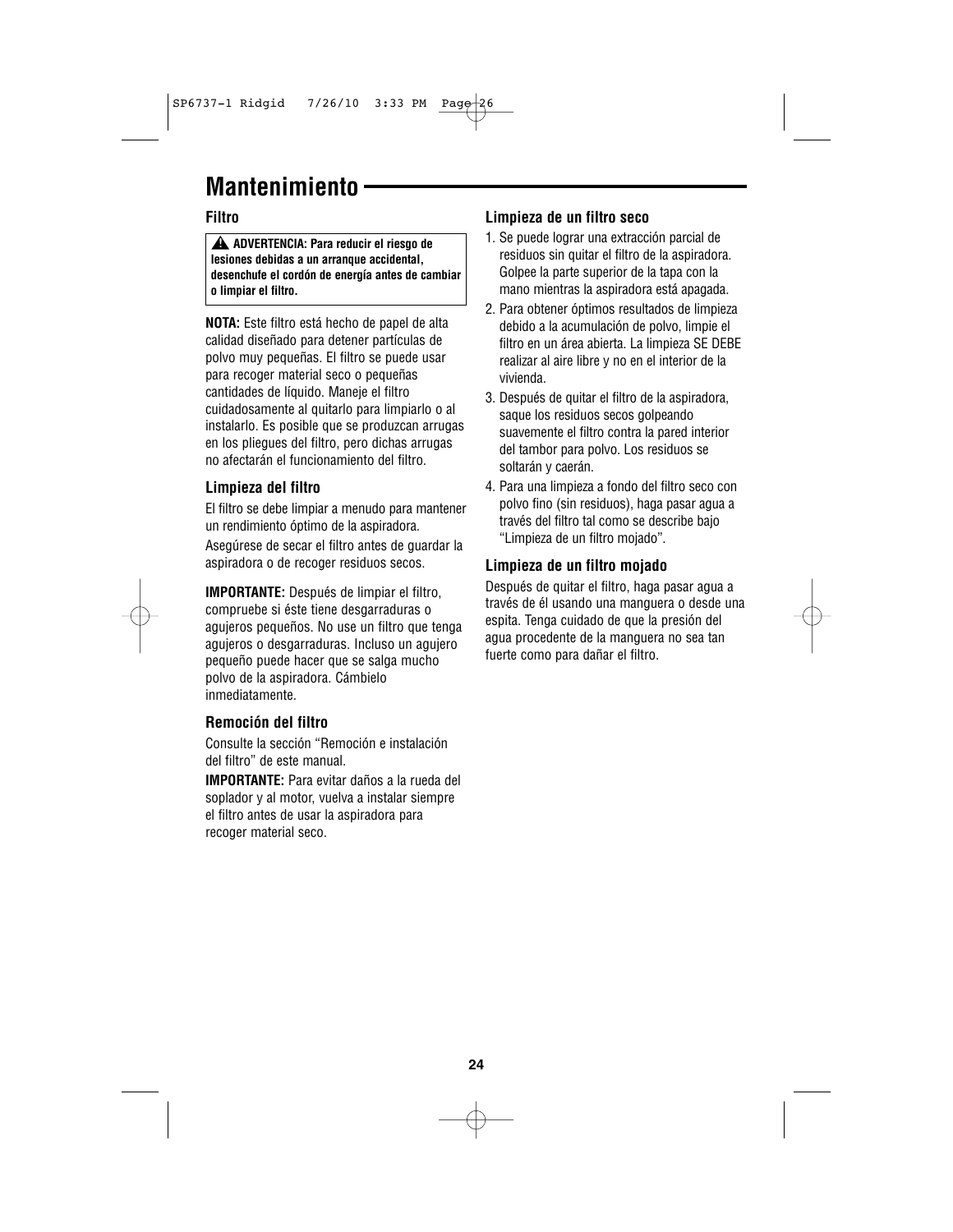### **Limpieza y desinfección de la aspiradora para mojado/seco**

Para mantener el mejor aspecto posible de la aspiradora para mojado/seco, limpie su exterior con un paño humedecido con agua templada y un jabón suave.

Para limpiar el tambor:

- 1. Vacíe de residuos el tambor.
- 2. Lave a fondo el tambor con agua templada y un jabón suave.
- 3. Limpie el tambor con un paño seco.

Antes de un almacenamiento prolongado o según sea necesario (por ejemplo, si se recogen aguas residuales), se debe desinfectar el tambor.

Para desinfectar el tambor:

- 1. Eche 1 galón de agua y 1 cucharadita de blanqueador de cloro en el tambor.
- 2. Deje que la solución repose durante 20 minutos y agítela cuidadosamente cada pocos minutos, asegurándose de mojar todas las superficies interiores del tambor.
- 3. Vacíe el tambor después de 20 minutos. Enjuáguelo con agua hasta que el olor a blanqueador desaparezca. Deje que el tambor se seque completamente antes de sellar el motor sobre el tambor.

### **Almacenamiento**

Antes de almacenar la aspiradora, se debe vaciar y limpiar el tambor para polvo. El cordón de energía se debe enrollar alrededor de la unidad. Los accesorios se deben mantener en la misma área que la aspiradora para que estén al alcance de la mano cuando se necesiten. La aspiradora se debe almacenar en interiores.

Si el cordón de energía está dañado, debe ser reemplazado por el fabricante o su agente de servicio o por personal similarmente calificado, para reducir el riesgo de accidente.



### **Ruedecillas**

Si las ruedecillas hacen ruido, puede poner una gota de aceite en el eje del rodillo para que hagan menos ruido.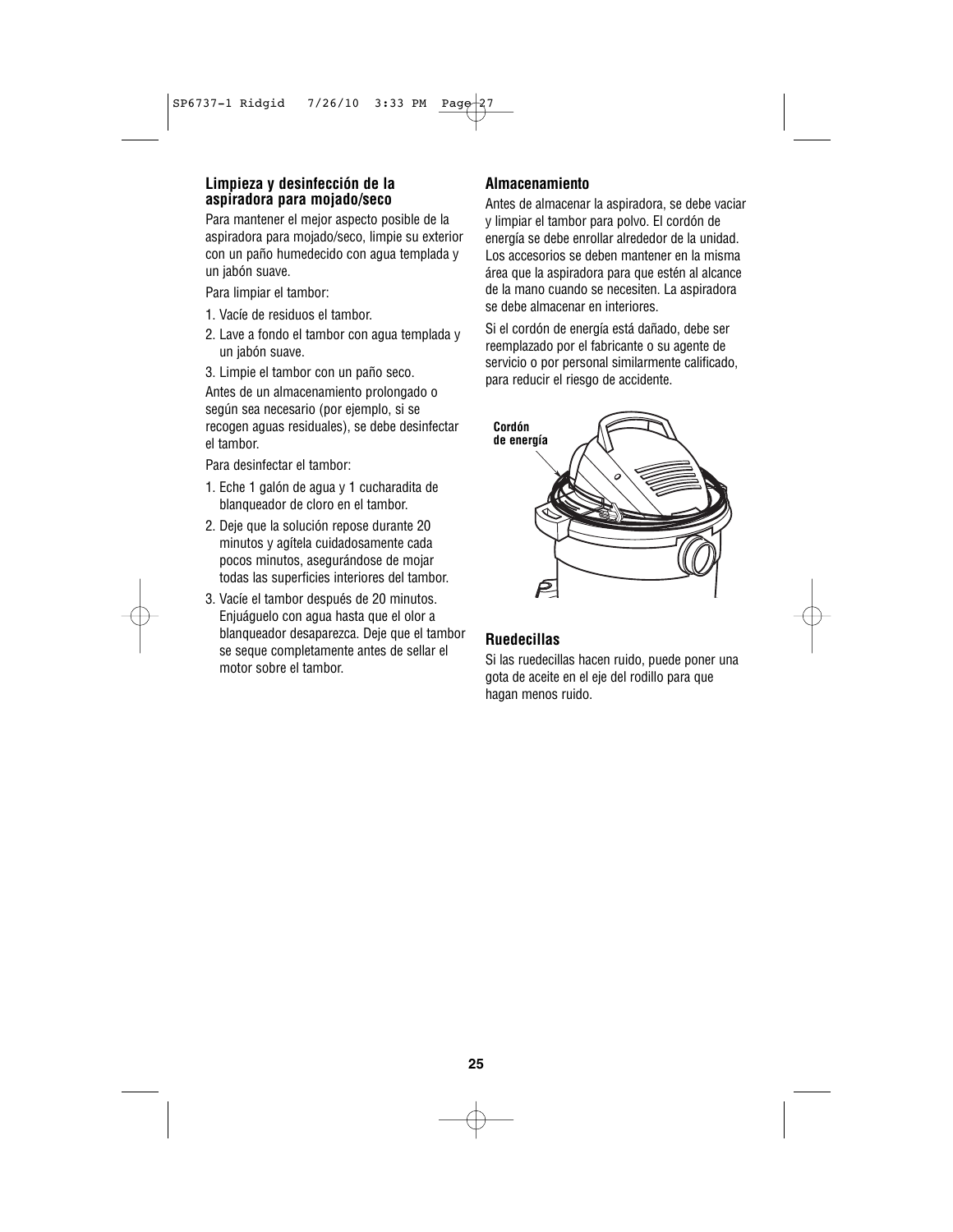### **Piezas de repuesto**

### **Aspiradora para mojado/seco de 6 ó 9 galones EE.UU. Números de modelo WD06700/WD0671EX0 ó WD09700/WD0970M0/WD0970EX0**

**Las piezas RIDGID se encuentran disponibles en línea conectándose a www.ridgidparts.com** Pida siempre por número de pieza —no por número de clave

### **ADVERTENCIA ! SERVICIO DE AJUSTES Y REPARACIONES DE UNA ASPIRADORA PARA MOJADO/SECO CON AISLAMIENTO DOBLE**

**En una aspiradora para mojado/seco con aislamiento doble se proporcionan dos sistemas de aislamiento en vez de conexión a tierra. No se proporciona ningún medio de conexión a tierra en un aparato electrodoméstico con aislamiento doble, ni se debe añadir a éste ningún medio de conexión a tierra. El servicio de ajustes y reparaciones de una aspiradora para mojado/seco con aislamiento doble requiere extremado cuidado y conocimiento del sistema, y debe ser realizado únicamente por personal de servicio competente. Las piezas de repuesto para la aspiradora para mojado/seco con aislamiento doble deben ser idénticas a las piezas que reemplazan. La aspiradora para mojado/seco con aislamiento doble está marcada con las** palabras "DOUBLE INSULATED" (con aislamiento doble) y puede que el símbolo  $\Box$  (un cuadrado dentro **de un cuadrado) también esté marcado en los aparatos.**

**Para reducir el riesgo de lesiones por causa de descargas eléctricas, desenchufe el cordón de energía antes de hacer servicio de ajustes y reparaciones a las piezas eléctricas de la aspiradora para mojado/seco.**

| No. de<br>clave | Serie WD0670<br>No. de pieza | Serie WD0970<br>No. de pieza | <b>Descripción</b>                                            |
|-----------------|------------------------------|------------------------------|---------------------------------------------------------------|
|                 | 832086                       | 832086                       | Interruptor oscilante                                         |
| $\overline{2}$  | 509488                       | 509488                       | Flotador                                                      |
| 3               | 823201-3                     | 823201-3                     | Jaula del filtro                                              |
| 4               | VF4000                       | VF4000                       | Filtro Qwik Lock™<br>$^+$                                     |
| 5               | 832084                       | 832084                       | Pata para ruedecilla con área<br>de almacenamiento            |
| 6               | 331605                       | 331605                       | Ruedecilla                                                    |
| 7               | VT1709                       | VT1709                       | Boquilla utilitaria<br>t                                      |
| 8               | VT1708                       | VT1708                       | Tubo de extensión                                             |
| 9               | VT1720                       | VT1720                       | Manguera                                                      |
| 10              | VT1710                       | VT1710                       | Boquilla para mojado (modelos selectos solamente)             |
| 11              | VT1701                       | VT1701                       | Cepillo para polvo (modelos selectos solamente)<br>$\ddagger$ |
| 12              | VT1781                       | VT1781                       | Boquilla para auto (modelos selectos solamente)<br>t          |
| 13              | VT1702                       | VT1702                       | Boquilla rinconera (modelos selectos solamente)<br>$\ddagger$ |
| 14              | SP6737                       | SP6737                       | Manual del usuario                                            |
|                 |                              |                              |                                                               |

† Estas piezas de repuesto se encuentran disponibles en el establecimiento donde compró la aspiradora.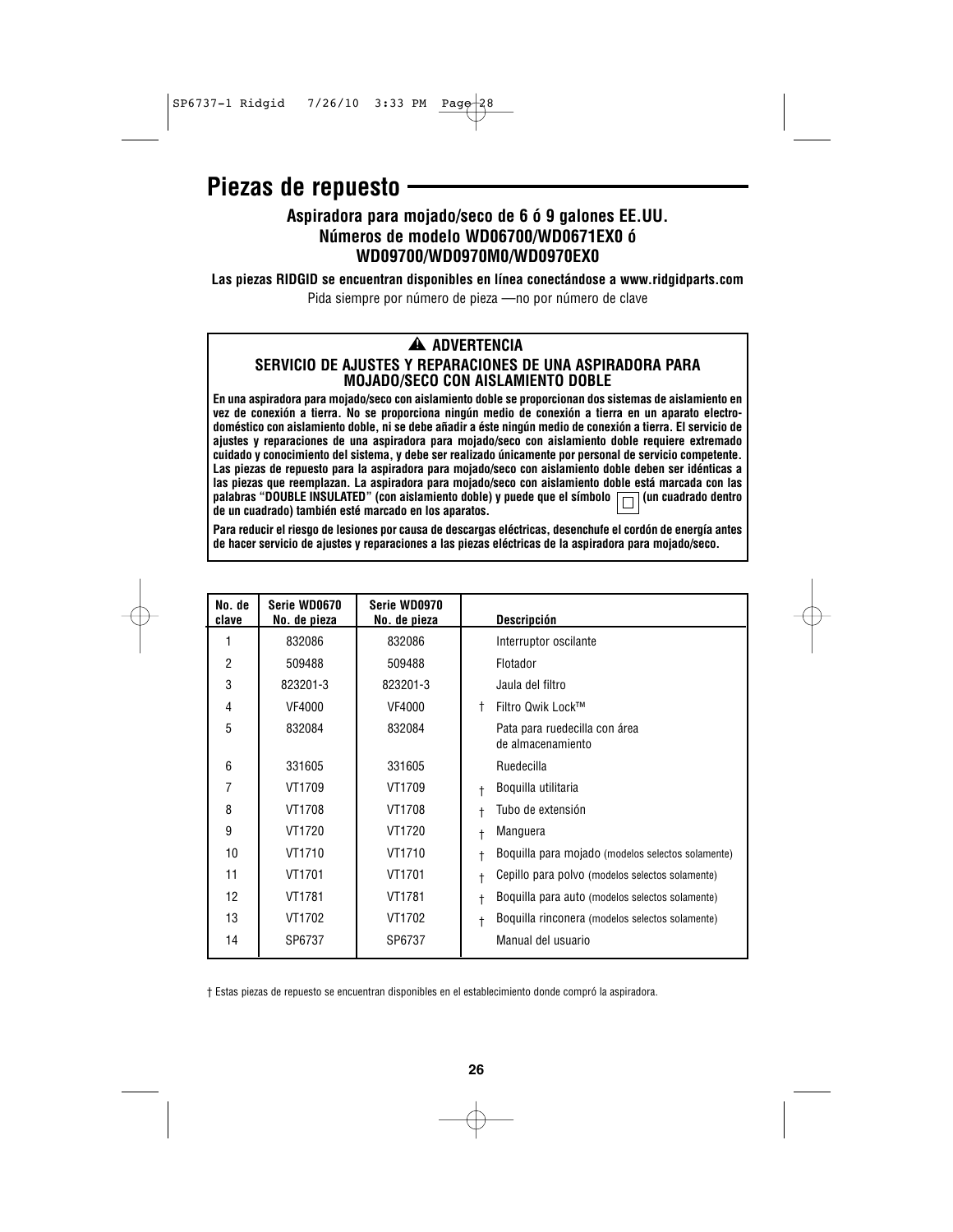

## **Piezas de repuesto (continuación)**

### **Aspiradora para mojado/seco de 6 ó 9 galones EE.UU. Números de modelo WD06700/WD0671EX0 ó WD09700/WD0970M0/WD0970EX0**

**Las piezas RIDGID se encuentran disponibles en línea conectándose a www.ridgidparts.com**